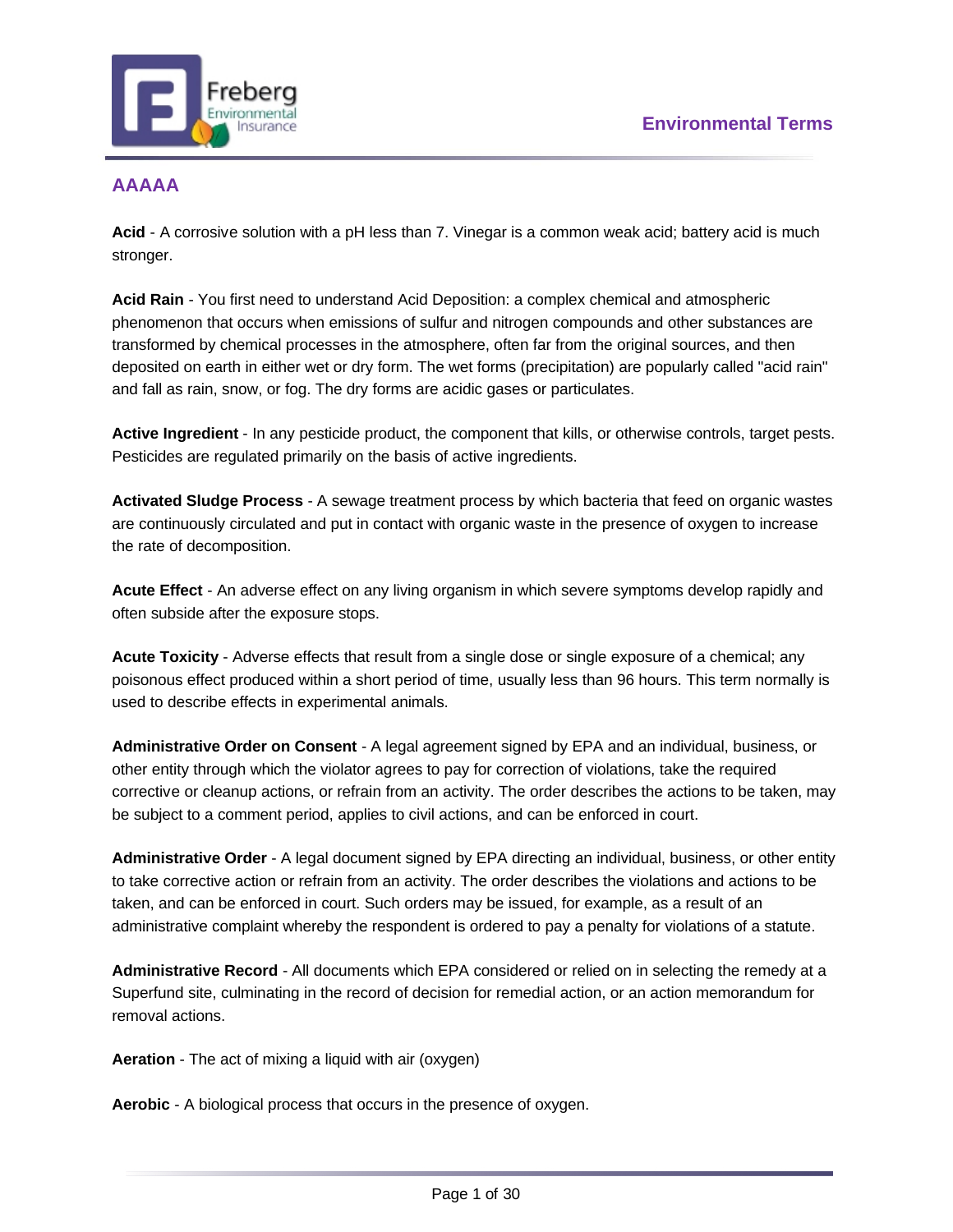

**Agricultural Waste** - Poultry and livestock manure, and residual materials in liquid or solid form generated from the production and marketing of poultry, livestock, furbearing animals, and their products. Also includes grain, vegetable, and fruit harvest residue.

**Air Quality Standards** - The level of selected pollutants set by law that may not be exceeded in outside air. Used to determine the amount of pollutants that may be emitted by industry.

**Alar** - Trade name for daminozide, a pesticide that makes apples redder, firmer, and less likely to drop off trees before growers are ready to pick them. Alar also is used to a lesser extent on peanuts, tart cherries, concord grapes, and other fruits.

**Alkalinity** - Having the properties of a base with a pH of more than 7. A common alkaline is baking soda.

**Ambient** - Any unconfined portion of the atmosphere; open air; outside surrounding air.

**Anaerobic** - A biological process which occurs in the absence of oxygen.

**Aquifer** - A water-bearing layer of rock (including gravel and sand) that will yield water in usable quantity to a well or spring.

**Asbestos** - A mineral fiber that can pollute air or water and cause cancer or asbestosis when inhaled. EPA has banned or severely restricted the use of asbestos in manufacturing and construction.

**Assimilative Capacity** - The ability of a natural body of water to receive wastewaters or toxic materials without harmful effects and without damage to aquatic life.

### **BBBBB**

**Bactericide** - A pesticide used to control or destroy bacteria, typically in the home, schools, or on hospital equipment.

**Benthic Organism** - Any of a diverse group of aquatic plants and animals that lives on the bottom of marine and fresh bodies of water. The presence or absence of certain benthic organisms can be used as an indicator of water quality.

**Best Available Control Technology (BACT)** - The application of the most advanced methods, systems, and techniques for eliminating or minimizing discharges and emissions on a case-by-case basis as determined by EPA. BACT represents an emission limit based on the maximum degree of reduction of each pollutant as described in regulations under the Clean Air Act (CAA). The determination of BACT takes into account energy, environmental, economic effects, and other costs.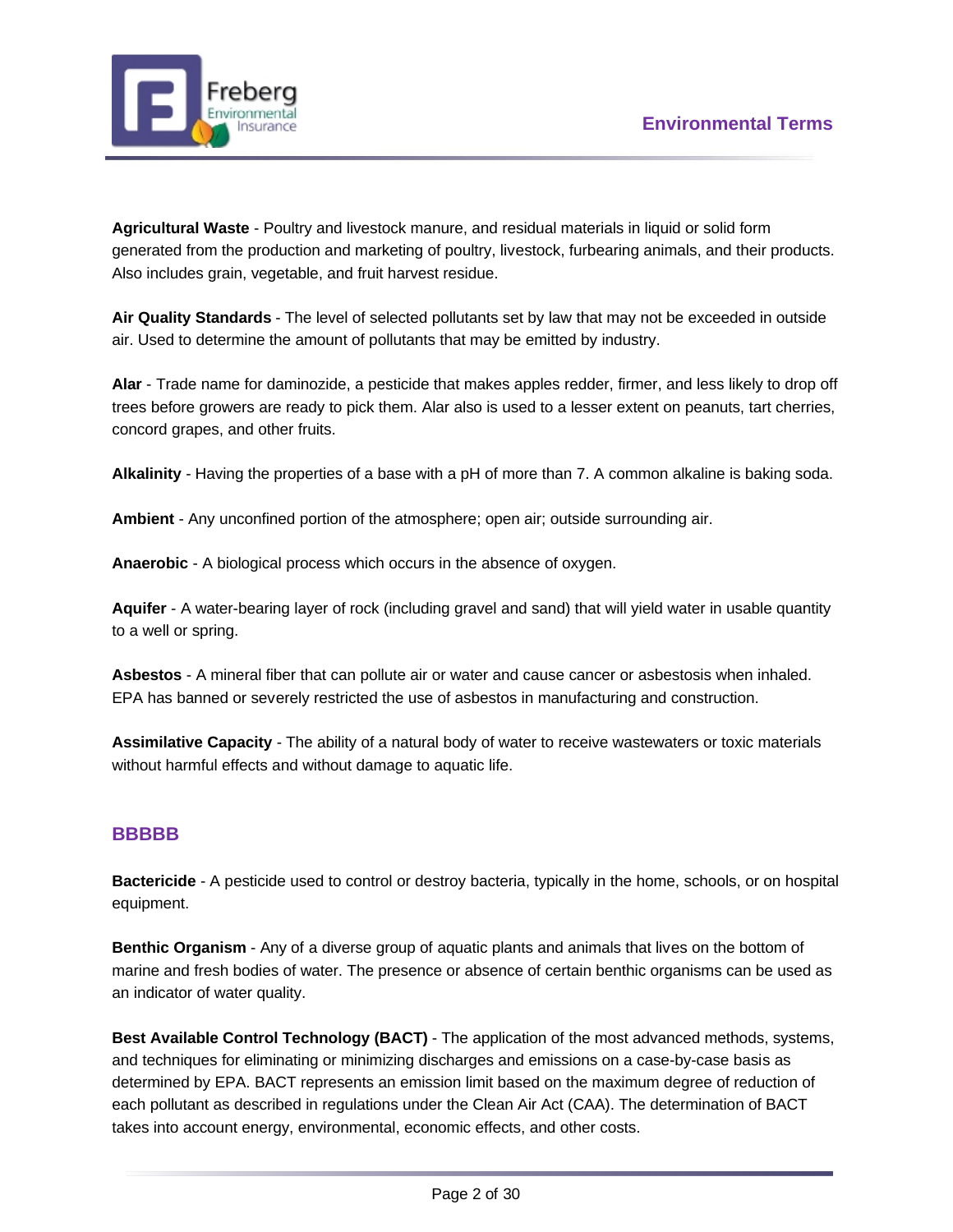

**Best Available Technology Economically Achievable (BATEA)** - Originally described under Section 304(b)(2)(B) of the Clean Water Act (CWA), this level of control is generally described as the best technology currently in use and includes controls on toxic pollutants.

**Best Management Practices (BMP)** - Procedures or controls other than effluent limitations to prevent or reduce pollution of surface water (includes runoff control, spill prevention, and operating procedures).

**Bioaccumulation/Biomagnification** - A process where chemicals are retained in fatty body tissue and increase in concentration over time. Biomagnification is the increase of tissue accumulation in species higher in the natural food chain as contaminated food species are eaten.

**Bioassay** - A method of testing a material's effects on living organisms.

**Biochemicals** - Chemicals that are either naturally occurring or identical to naturally occurring substances. Examples include hormones, pheromones, and enzymes. Biochemicals function as pesticides through non-toxic, non-lethal modes of action, such as disrupting the mating pattern of insects, regulating growth, or acting as repellants. Biochemicals tend to be environmentally compatible and are thus important to Integrated Pest Management programs.

**Biochemical Oxygen Demand (BOD)** - A measure of the oxygen required to break down organic materials in water. Higher organic loads require larger amounts of oxygen and may reduce the amount of oxygen available for fish and aquatic life below acceptable levels.

**Biodegradable** - The ability of a substance to be broken down physically and/or chemically by microorganisms. For example, many chemicals, food scraps, cotton, wool, and paper are bio-degradable; plastics and polyester generally are not.

**Biodiversity** - The number and variety of different organisms in the ecological complexes in which they naturally occur. Organisms are organized at many levels, ranging from complete ecosystems to the biochemical structures that are the molecular basis of heredity. Thus, the term encompasses different ecosystems, species, and genes that must be present for a healthy environment. A large number of species must characterize the food chain, representing multiple predator-prey relationships.

**Bioremediation** - The use of living organisms (e.g., bacteria) to clean up oil spills or remove other pollutants from soil, water, and wastewater.

**Biota** - All living organisms in a given area.

**Boom** - (1) A floating device used to contain oil on a body of water. (2) A piece of equipment used to apply pesticides from a tractor or truck.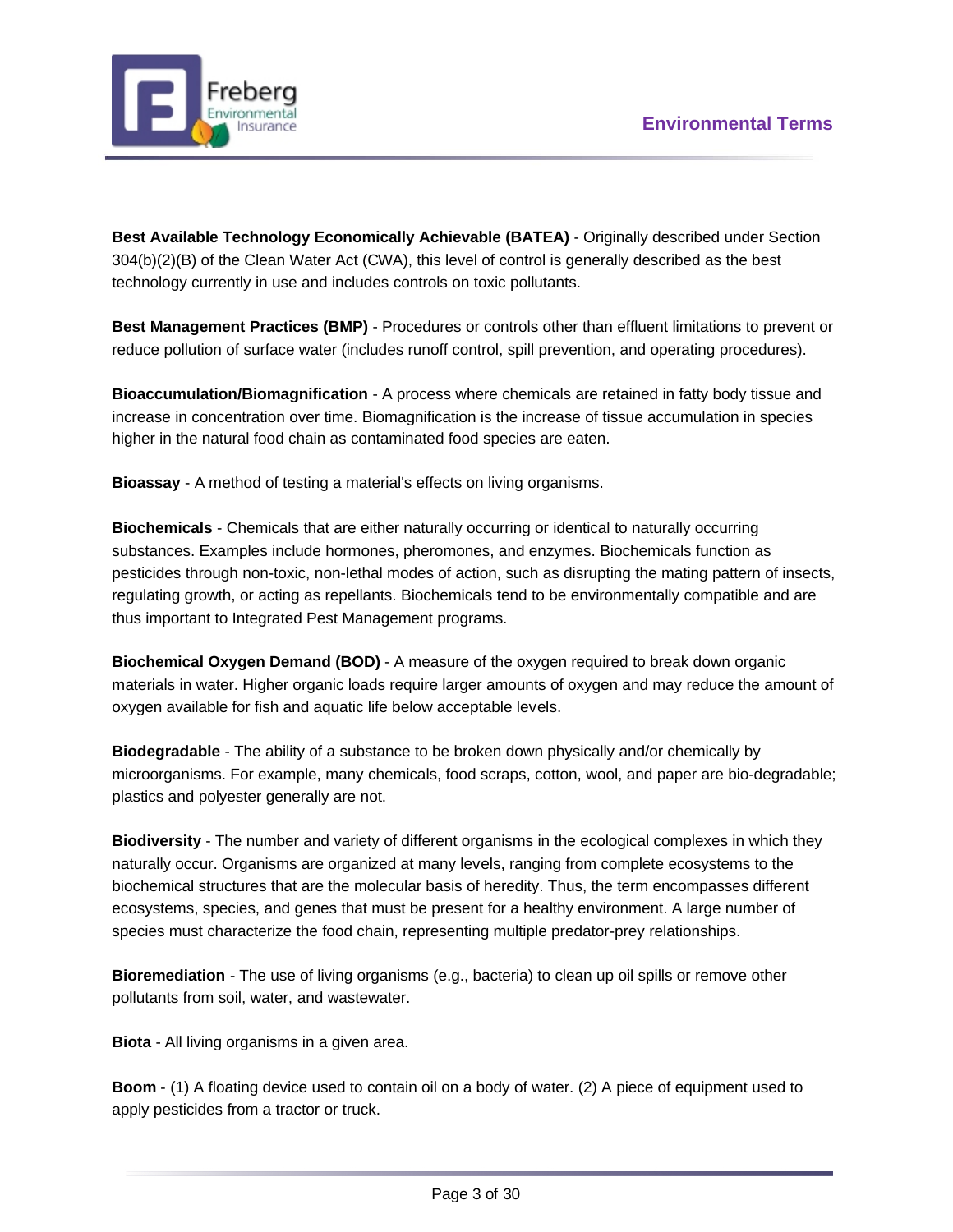

**By-product** - Materials, other than the intended product, generated as a result of an industrial process.

## **CCCCC**

**Cap** - A fairly impermeable seal, usually composed of clay-type soil or a combination of clay soil and synthetic liner, which is placed over a landfill during closure. The cap serves to minimize leachate volume during biodegradation of the waste by keeping precipitation from percolating through the landfill. The cap also keeps odors down and animal scavengers from gathering.

**Capacity Assurance Plan** - A plan which assures that a state has the ability to treat and dispose of hazardous wastes generated within its borders over the next 20 years. Section 104 of SARA required the first plan to be submitted to EPA in October 1989. But even though capacity has been certified, the state is not required to treat or dispose of hazardous wastes at home; many are exporting to other states that have commercial facilities, permitted landfills, and incinerators. See Law section

**Carcinogenic or Carcinogen** - Capable of causing cancer. A suspected carcinogen is a substance that may cause cancer in humans or animals but for which the evidence is not conclusive.

**CERCLIS** *(Pronounced SERK-liss)* - The federal Comprehensive Environmental Response, Compensation, and Liability Information System. This database includes all sites which have been nominated for investigation by the Superfund program and the actions that have been taken at these sites. If the site investigation reveals contamination, the site is ranked and may be included on the National Priorities List for Superfund cleanup. Inclusion in the CERCLIS database does not necessarily mean that a property is a hazardous waste site. An emergency action may have been conducted there or a simple investigation which concluded that no further action was required.

**Chemical Abstract Service (CAS)** - Since the 1890s, CAS has been assigning identification numbers to chemicals that companies register with them. Every year, CAS updates and writes new chemical abstracts on well over a million different chemicals, including their composition, structure, characteristics, and all the different names of that chemical. CAS On-Line is a computer network available to individual and business account holders to receive information about specific chemicals of concern. Each abstract is accompanied by the CAS number.

**Chemical Oxygen Demand (COD)** - A measure of the oxygen-consuming capacity of inorganic and organic matter present in water or wastewater; the amount of oxygen consumed from a chemical oxidant in a specific test.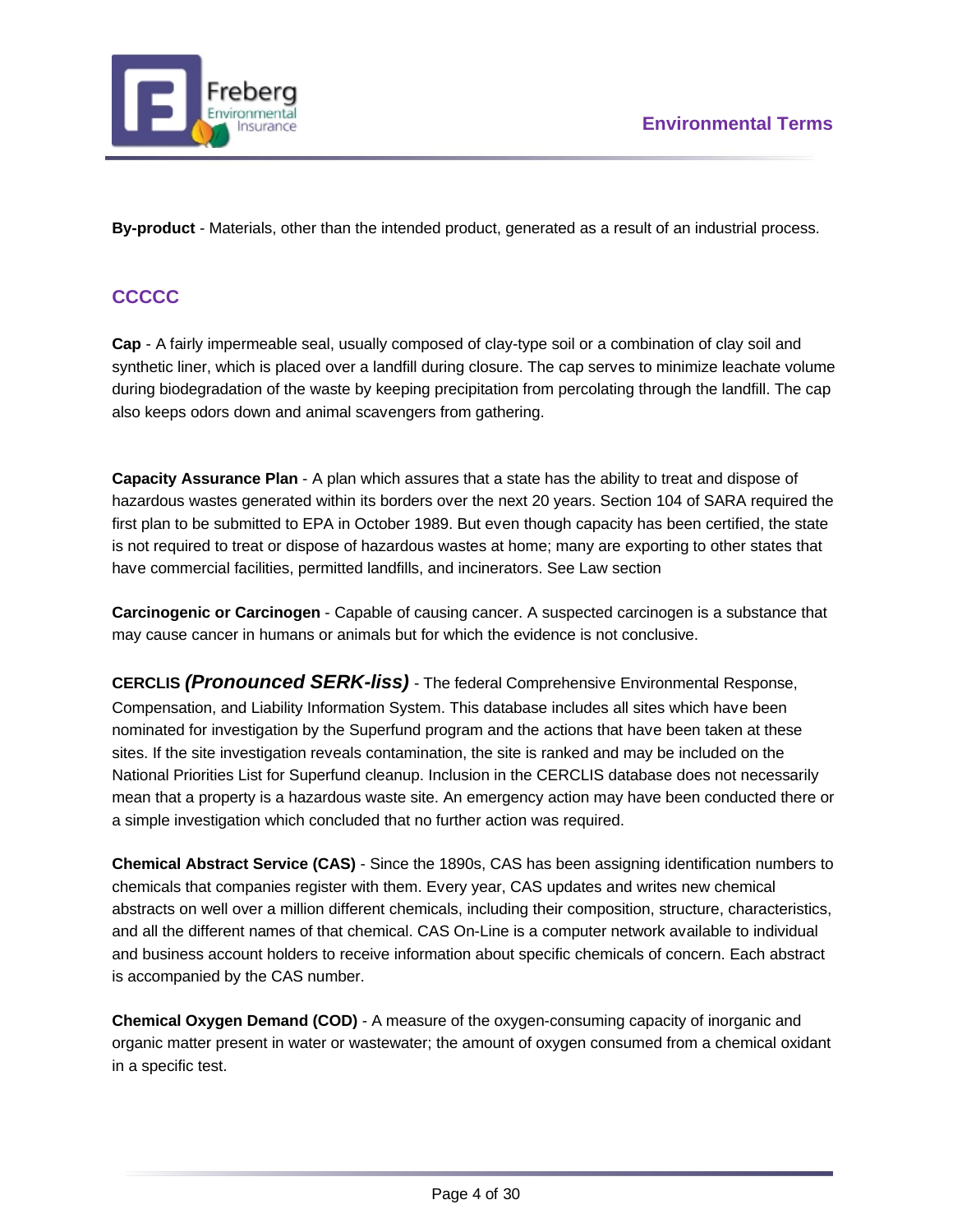

**Chlorination** - Adding chlorine to water or wastewater, generally for the purpose of disinfection, but frequently for accomplishing other biological or chemical results. Chlorine also is used almost universally in manufacturing processes, particularly for the plastics industry.

**Chlorofluorocarbons (CFCs)** - A family of chemicals commonly used in air conditioners and refrigerators as coolants and also as solvents and aerosol propellants. CFCs drift into the upper atmosphere where their chlorine components destroy ozone. CFCs are thought to be a major cause of the ozone hole over Antarctica.

**Chronic Effect** - An adverse effect on any living organism in which symptoms develop slowly over a long period of time or recur frequently.

**Clear Cut** - Harvesting all the trees in one area at one time, a practice that destroys vital habitat and biodiversity and encourages rainfall or snowmelt runoff, erosion, sedimentation of streams and lakes, and flooding.

**Cloning** - In biotechnology, obtaining a group of genetically identical cells from a single cell; making identical copies of a gene.

**Climate Change** - this term is commonly used interchangeably with "global warming" and "the greenhouse effect," but is a more descriptive term. Climate change refers to the buildup of man-made gases in the atmosphere that trap the sun's heat, causing changes in weather patterns on a global scale. The effects include changes in rainfall patterns, sea level rise, potential droughts, habitat loss, and heat stress. The greenhouse gases of most concern are carbon dioxide, methane, and nitrous oxides. If these gases in our atmosphere double, the earth could warm up by 1.5 to 4.5 degrees by the year 2050, with changes in global precipitation having the greatest consequences.

**Closure** - The procedure an operator must go through when a landfill reaches the legal capacity for solid waste. No more waste can be accepted and a cap usually is placed over the site. The cap is then planted with grasses and other ground covers. Post-closure care includes monitoring ground water, landfill gases, and leachate collection systems, some, for as long as 30 years.

**Code of Federal Regulations (CFR)** - A periodic publication of the regulations established by U.S. law.

**Commercial Waste** - All solid waste from businesses. This category includes, but is not limited to, solid waste originating in stores, markets, office buildings, restaurants, shopping centers, and theaters.

**Commercial Waste Management Facility** - A treatment, storage, disposal, or transfer facility that accepts wastes from a variety of sources for profit. A commercial facility manages a broader spectrum of wastes than a private facility, which normally manages a limited volume or type of waste.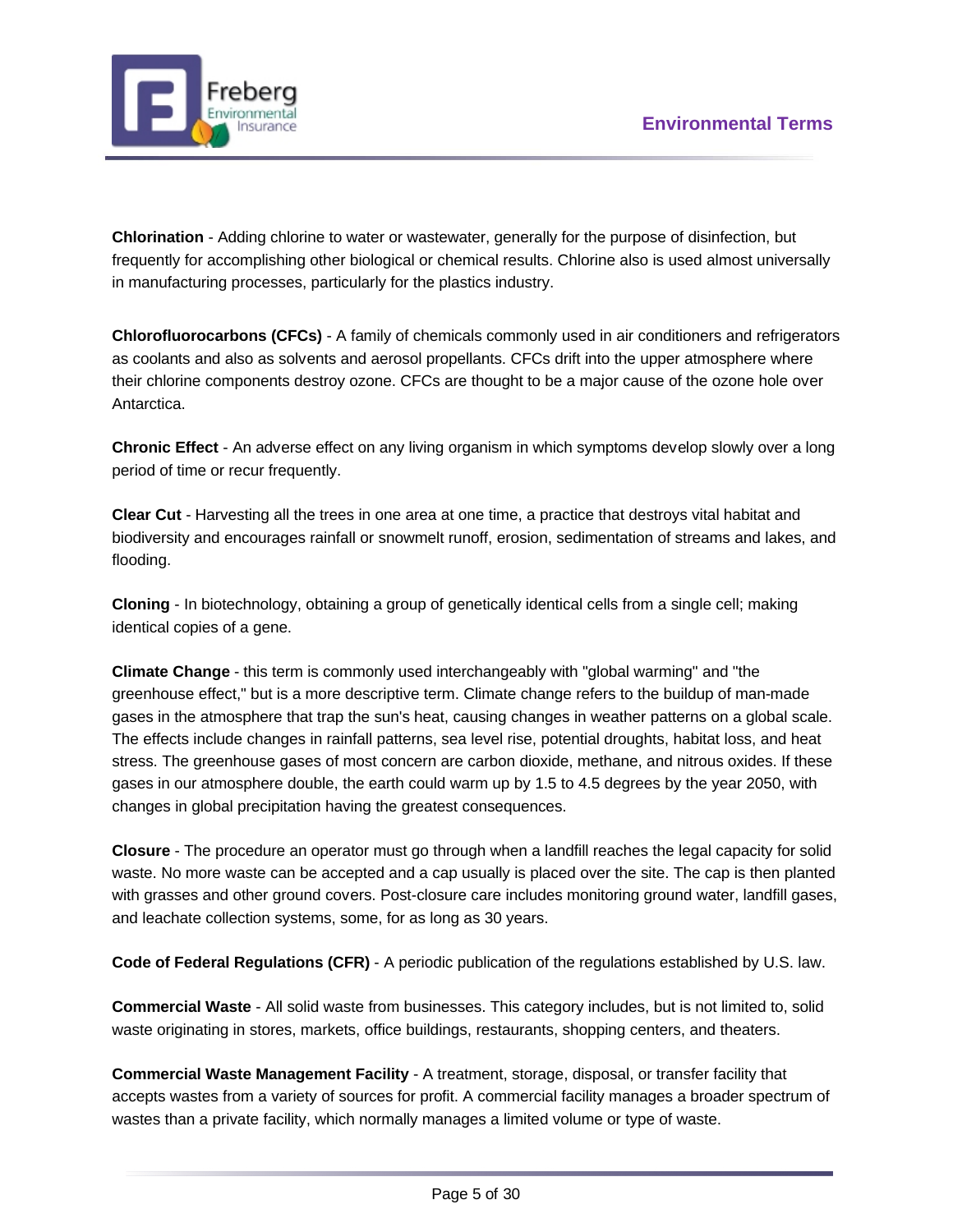

**Community Relations** - Two-way communications with the public to foster understanding of EPA programs and actions and to increase citizen input into EPA decisions. Specific community relations activities such as holding public meetings and comment periods and opening information repositories are required at Superfund sites.

**Compost** - Decomposed organic material that is produced when bacteria in soil break down garbage and biodegrading trash, making organic fertilizer. Making compost requires turning and mixing and exposing the materials to air. Gardeners and farmers use compost for soil enrichment.

**Concentration** - The relative amount of a substance mixed with another substance. An example is five parts per million (ppm) of carbon monoxide in air or 1 milligram/liter (mg/l) of iron in water.

**Conditionally Exempt Generators** - Small quantity facilities that produce fewer than 220 pounds of hazardous waste per month. Exempt from most regulations, conditionally exempt generators are required to determine whether their waste is hazardous and to notify local waste management agencies. These generators may treat or dispose of the waste on site or ensure that the waste is sent to a permitted disposal or recycling facility.

**Cone of Depression** - A lowering in the water table that develops around a pumped well.

**Construction and Demolition Waste** - Waste building materials, dredging materials, tree stumps, and rubble resulting from construction, remodeling, repair, and demolition operations on houses, commercial buildings and other structures, and pavements. May contain lead, asbestos, or other hazardous materials.

**Corrosive** - A substance that eats or wears away materials gradually by chemical action.

**Consent Decree** - A legal document submitted by the Department of Justice on behalf of the EPA for approval by a federal judge to settle a case. A consent decree can be used to formalize an agreement reached between EPA and potentially responsible parties (PRPs) for cleanup at a Superfund site. Consent decrees also are signed by regulated facilities to cease or correct certain actions or processes that are polluting the environment and include payment of penalties. The CWA, CAA, Toxic Substances Control Act, and others all use consent decrees.

**Conservation** - Preserving and renewing natural resources to assure their highest economic or social benefit over the longest period of time. Clean rivers and lakes, wilderness areas, a diverse wildlife population, healthy soil, and clean air are natural resources worth conserving for future generations.

**Continuous Discharge** - A permitted release of pollutants into the environment that occurs without interruption, except for infrequent shutdowns for maintenance, process changes, etc.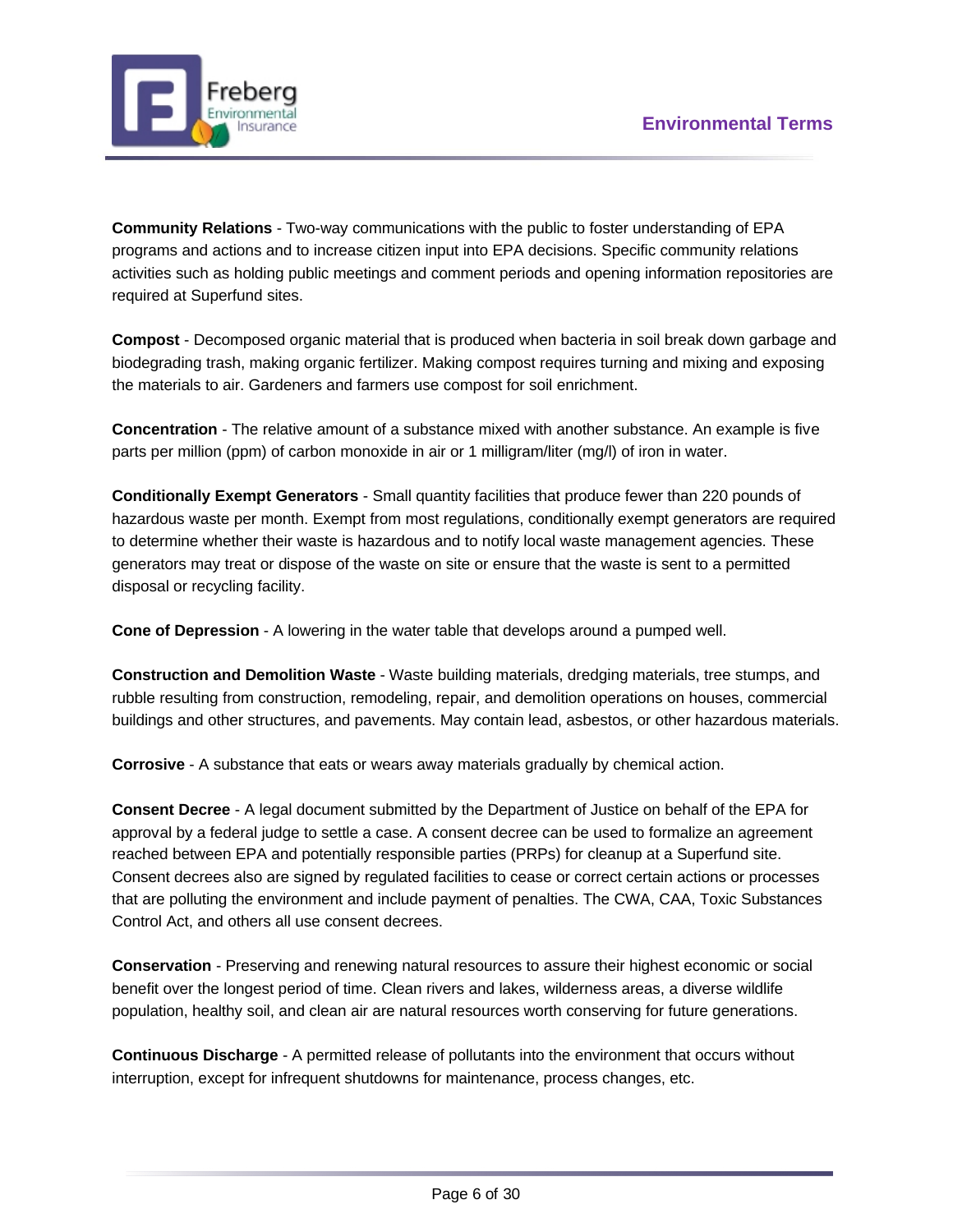

**Controlled Reaction** - A chemical reaction at temperature and pressure conditions that are maintained within safe limits to produce a desired product.

**County Emergency Operations Plan** - A plan required by Federal Emergency Management Agency (FEMA) regulations that describes actions the county will take to respond to emergency situations such as natural disasters, major fires, transportation incidents, or chemical releases.

**Covered Facility** - A facility having one or more of the 366+ extremely hazardous substances in amounts higher than the quantity designated by EPCRA. These facilities must file reports with the SERC and LEPC.

**Cradle-to-Grave or Manifest System** - A procedure in which hazardous wastes are identified as they are produced and are followed through further treatment, transportation, and disposal by a series of permanent, linkable, descriptive documents.

**Criteria** - Descriptive factors taken into account by EPA in setting standards for pollutants. For example, water quality criteria describe the concentration of pollutants that most fish can be exposed to for an hour without showing acute effects.

### **DDDDD**

**Dechlorination** - Removal of chlorine and chemical replacement with hydrogen or hydroxide ions to detoxify a substance.

**Deep Well Injection** - A process by which waste fluids are injected deep below the surface of the earth.

**Delist** - Use of the petition process (1) to have a chemical's toxic designation rescinded; (2) to remove a site from the NPL; or (3) to exclude a particular waste from regulation even though it is a listed hazardous waste.

**Destruction and Removal Efficiency (DRE)** - a percentage that represents the number of molecules of a compound removed or destroyed in an incinerator. A DRE of 99.99% means that 9,999 molecules are destroyed for every 10,000 that enter.

**Discharge** - The release of any waste into the environment from a point source. Usually refers to the release of a liquid waste into a body of water through an outlet such as a pipe, but also refers to air emission.

**Discharge Area** - An area of land where there is a net annual transfer of water from the ground water to surface water, such as to streams, springs, lakes, and wetlands.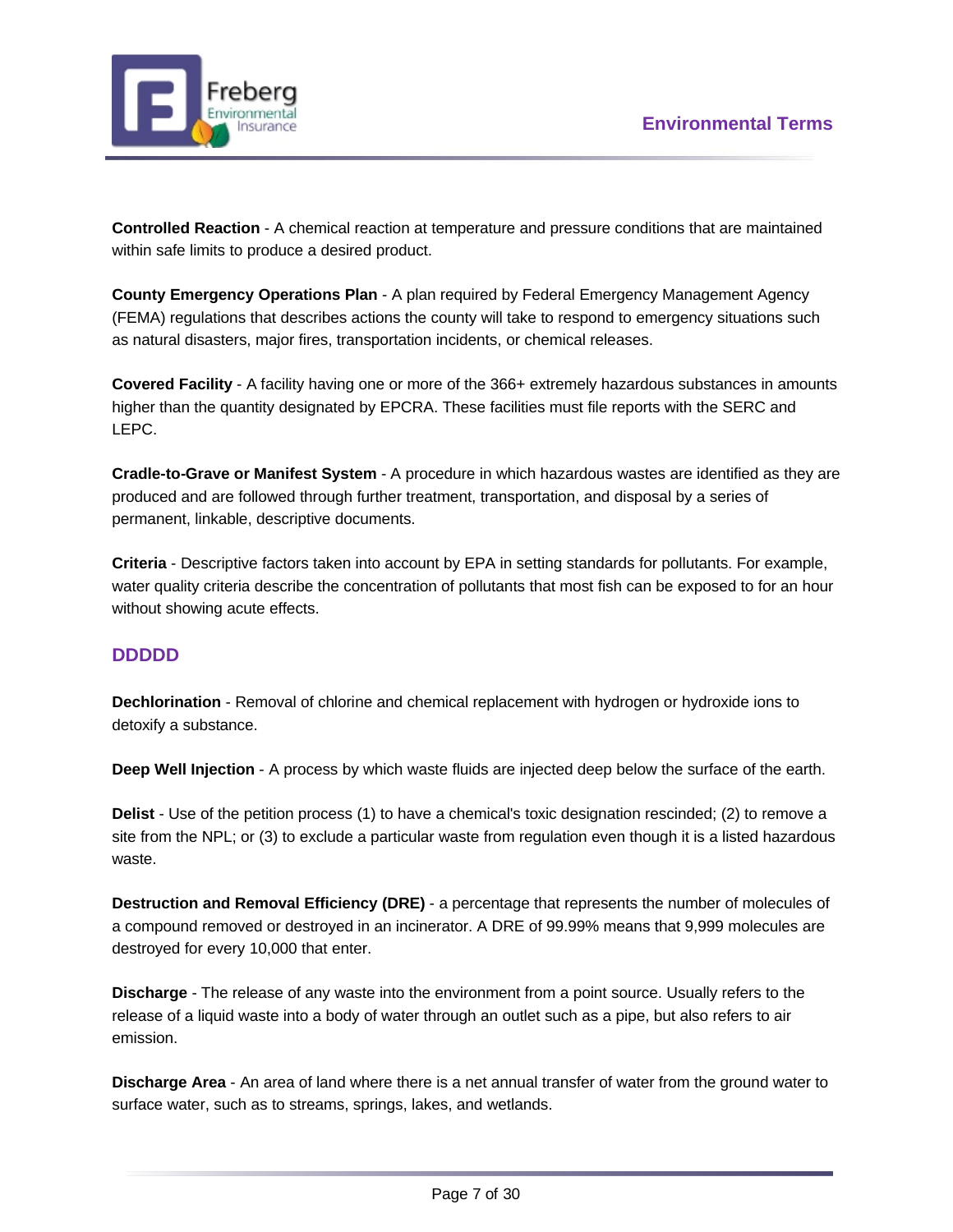

**Dispersion Model** - A mathematical prediction of how pollutants from a discharge or emission source will be distributed in the surrounding environment under given conditions of wind, temperature, humidity, and other environmental factors.

**Disposal** - The discharge, deposit, injection, dumping, spilling, leaking, or placing of any solid waste or hazardous waste into the environment (land, surface or ground water, and air).

**Disposal Facility** - A landfill, incinerator, or other facility which receives waste for disposal. The facility may have one or many disposal methods available for use. Does not include wastewater treatment.

**Dissolved Oxygen (DO)** - Oxygen that is freely available in water to sustain the lives of fish and other aquatic organisms.

**Dose** - In terms of monitoring exposure levels, the amount of a toxic substance taken into the body over a given period of time.

**Dose Response** - How an organisms 's response to a toxic substance changes as its overall exposure to the substance changes. For example, a small dose of carbon monoxide may cause drowsiness; a large dose can be fatal.

**Dump** - A land site where wastes are discarded in a disorderly or haphazard fashion without regard to protecting the environment. Uncontrolled dumping is an indiscriminate and illegal form of waste disposal. Problems associated with dumps include multiplication of disease-carrying organisms and pests, fires, air and water pollution, unsightliness, loss of habitat, and personal injury.

### **EEEEE**

**Emergency Broadcasting System (EBS)** - Used to inform the public about an emergency and the protective actions to take. The EBS is a service of local radio and television stations, activated as needed and approved by a local emergency management agency.

**Ecology** - The study of the relationships between all living organisms and the environment, especially the totality or pattern of interactions; a view that includes all plant and animal species and their unique contributions to a particular habitat.

Ecosystem - The interacting synergism of all living organisms in a particular environment; every plant, insect, aquatic animal, bird, or land species that forms a complex web of interdependency. An action taken at any level in the food chain, use of a pesticide for example, has a potential domino effect on every other occupant of that system.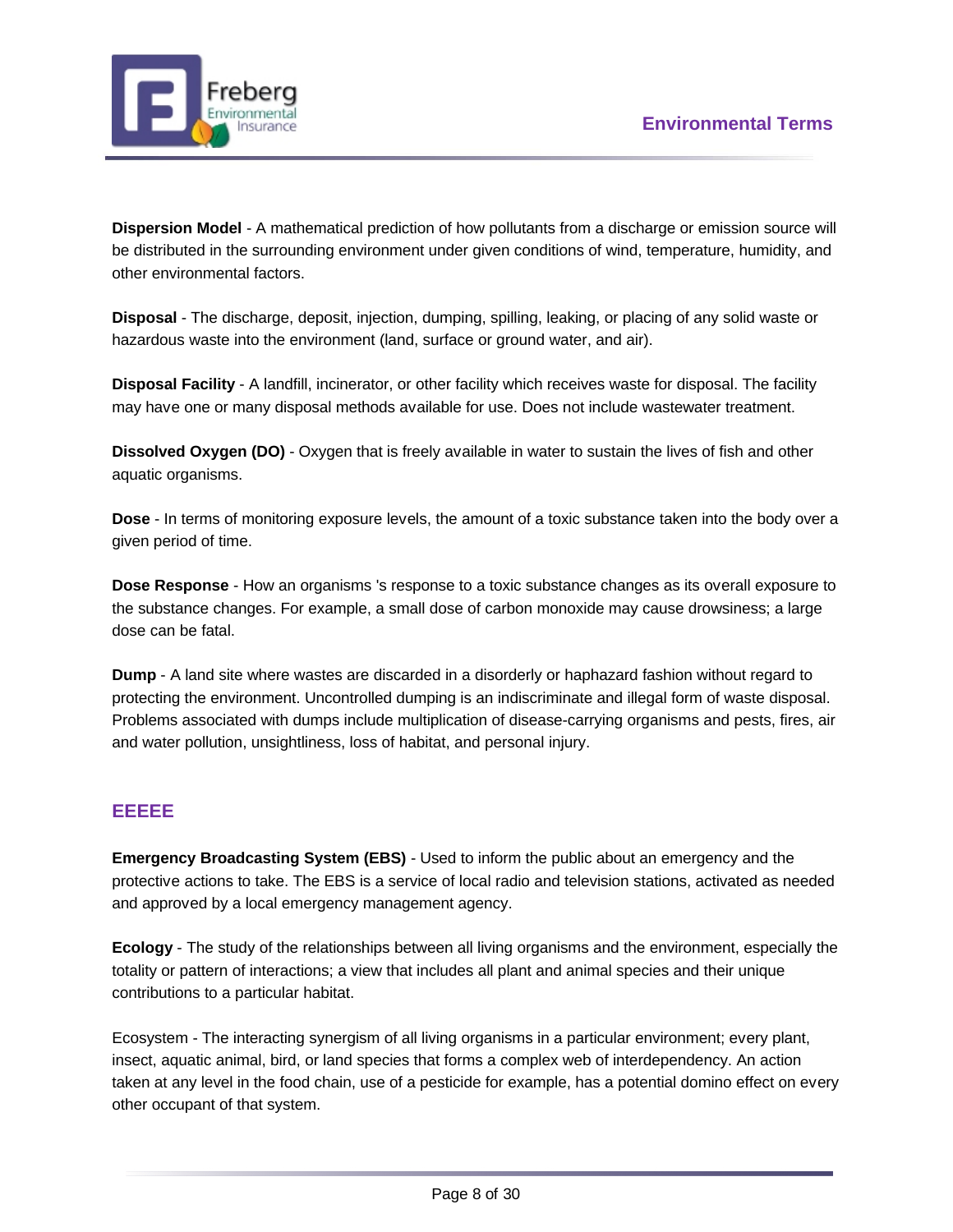

**ffluent** - Wastewater discharges from appoint source, such as a pipe.

**Effluent Guidelines** - Technical documents developed by EPA which set discharge limits for particular types of industries and specific pollutants. :

**Effluent Limitations** - Limits on the amounts of pollutants which may be discharged by a facility; these limits are calculated so that water quality standards will not be violated even at low stream flows.

**Emergency and Hazardous Chemical Inventory** - An annual report by facilities having one or more extremely hazardous substances or hazardous chemicals above certain weight limits, as specified in Section 311 and 312 of EPCRA.

**Emergency Preparedness Coordinator** - The local government official designated to be notified immediately of chemical emergencies (e.g., spills, chemical releases, explosions, or fires) under EPCRA.

**Emission** - The release or discharge of a substance into the environment. Generally refers to the release of gases or particulates into the air.

**Emission Standards** - Government standards that establish limits on discharges of pollutants into the environment (usually in reference to air).

**Endangered Species** - Animals, plants, birds, fish, or other living organisms threatened with extinction by man-made or natural changes in the environment.

**Energy Recovery** - To capture energy from waste through any of a variety of processes (e.g., burning). Many new technology incinerators are waste-to-energy recovery units.

**Environmental Assessment (EA)** - A preliminary, written, environmental analysis required by NEPA (see the Federal Law section) to determine whether a federal activity such as building airports or highways would significantly affect the environment; may require preparation of more detailed Environmental Impact Statement

**Environmental Audit** - An independent assessment (not conducted by EPA) of a facility's compliance policies, practices, and controls. Many pollution prevention initiatives require an audit to determine where wastes may be reduced or eliminated or energy conserved. Many supplemental environmental projects that offset a penalty use audits to identify ways to reduce the harmful effects of a violation.

**Environmental Equity** - Equal protection from environmental hazards for individuals, groups, or communities regardless of race, ethnicity, or economic status.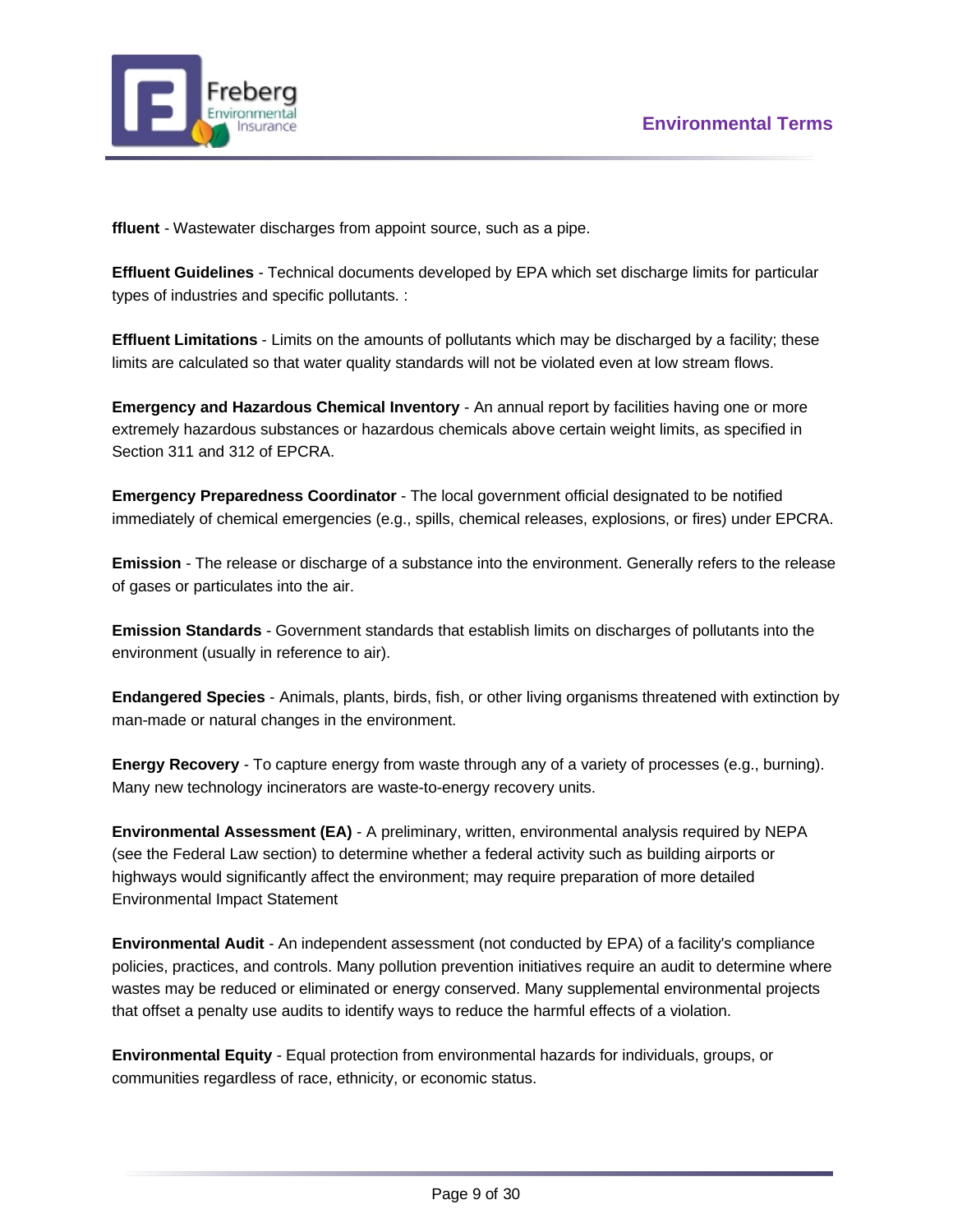

**Environmental Impact Statement (EIS)** - A document prepared by or for EPA which identifies and analyzes, in detail, environmental impacts of a proposed action. As a tool for decision-making, the EIS describes positive and negative effects and lists alternatives for an undertaking, such as development of a wilderness area. (Required by NEPA-- see Federal Law Section).

**Environmental Justice** - The fair treatment of people of all races, cultures, incomes, and educational levels with respect to the development and enforcement of environmental laws, regulations, and policies. Fair treatment implies that no population should be forced to shoulder a disproportionate share of exposure to the negative effects of pollution due to lack of political or economic strength.

**Environmental Response Team (ERT)** - EPA's group of highly trained scientists and engineers based in Edison, NJ and Cincinnati, OH who back up the federal On-Scene Coordinator. The ERT's capabilities include multimedia sampling and analysis, hazard assessment, hazardous substance and oil spill cleanup techniques, and technical support.

**Epidemiologist** - A medical scientist who studies the various factors involved in the incidence, distribution, and control of disease in a population.

**Erosion** - The wearing away of soil by wind or water, intensified by land-clearing practices related to farming, residential or industrial development, road building, or logging.

**Estuary** - A complex ecosystem between a river and near-shore ocean waters where fresh and salt water mix. These brackish areas include bays, mouths of rivers, salt marshes, wetlands, and lagoons and are influenced by tides and currents. Estuaries provide valuable habitat for marine animals, birds, and other wildlife.

**Explosive Limits (chemical)** - The amounts of vapor in air that form explosive mixtures. These limits are expressed as lower and upper values and give the range of vapor concentrations in air that will explode if an ignition source is present.

**Exposure** - Radiation or pollutants that come into contact with the body and present a potential health threat. The most common routes of exposure are through the skin, mouth, or by inhalation.

**Extremely Hazardous Substances (EHS)** - Any of 366 (+ or -) chemicals or hazardous substances identified by EPA on the basis of hazard or toxicity and listed under EPCRA. The list is periodically revised.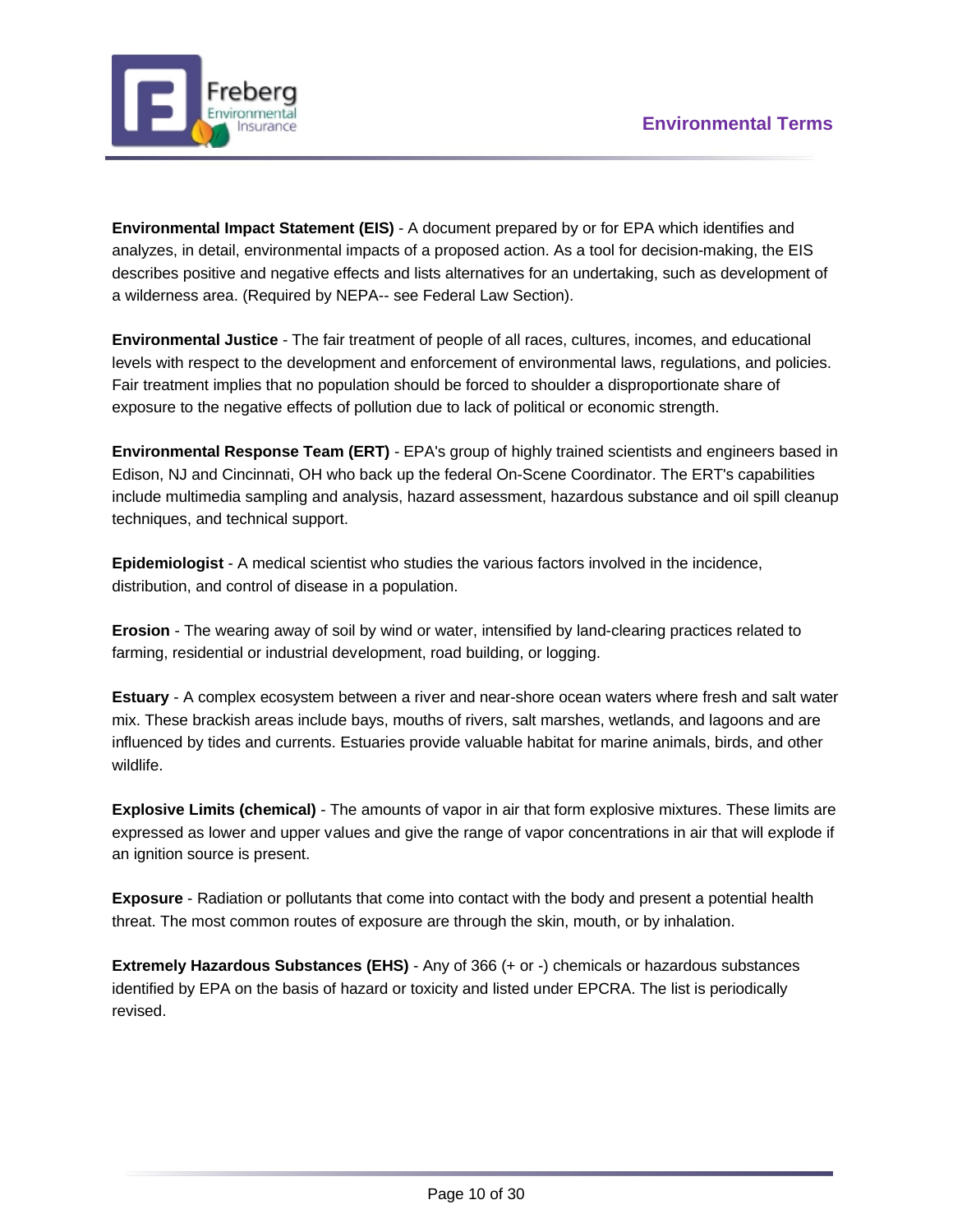

## **FFFFF**

**Fecal Coliform Bacteria** - Found in the intestinal tracts of mammals, this bacteria in water or sludge is an indicator of pollution and possible contamination by pathogens.

**Feedstock** - Raw material supplied to a machine or processing plant from which other products can be made. For example, polyvinyl chloride and polyethylene are raw chemicals used to produce plastic tiles, mats, fenders, cushions, and traffic cones.

**Financial Assurance** - A means (such as insurance, guarantee, surety bond, letter of credit, or qualification as a self-insurer) by the operator of a facility such as a landfill to assure financial capability for cleaning up possible environmental releases and closure of that facility.

**First Draw** - The water that comes out when a faucet in the kitchen or bathroom is first opened, which is likely to have the highest level of lead contamination from old plumbing solder and pipes.

**Flammable** - Describes any material that can be ignited easily and that will burn rapidly.

**Flare** - A device that burns gaseous materials to prevent them from being released into the environment. Flares may operate continuously or intermittently and are usually found on top of a stack. Flares also burn off methane gas in a landfill.

**Flash Point** - The lowest temperature at which evaporation of a substance produces enough vapor to form an ignitable mixture with air.

**Floodplain** - Mostly level land along rivers and streams that may be submerged by floodwater. A 100 year floodplain is an area which can be expected to flood once in every 100 years. :

**Flue Gas Desulfurization** - The removal of sulfur oxides from exhaust gases of a boiler or industrial process; usually a wet scrubbing operation which concentrates hazardous materials in a slurry, requiring proper disposal.

**Fugitive Emissions** - Air pollutants released to the air other than those from stacks or vents; typically small releases from leaks in plant equipment such as valves, pump seals, flanges, sampling connections, etc.

**Fungicide** - A pesticide used to control or destroy fungi on food or grain crops.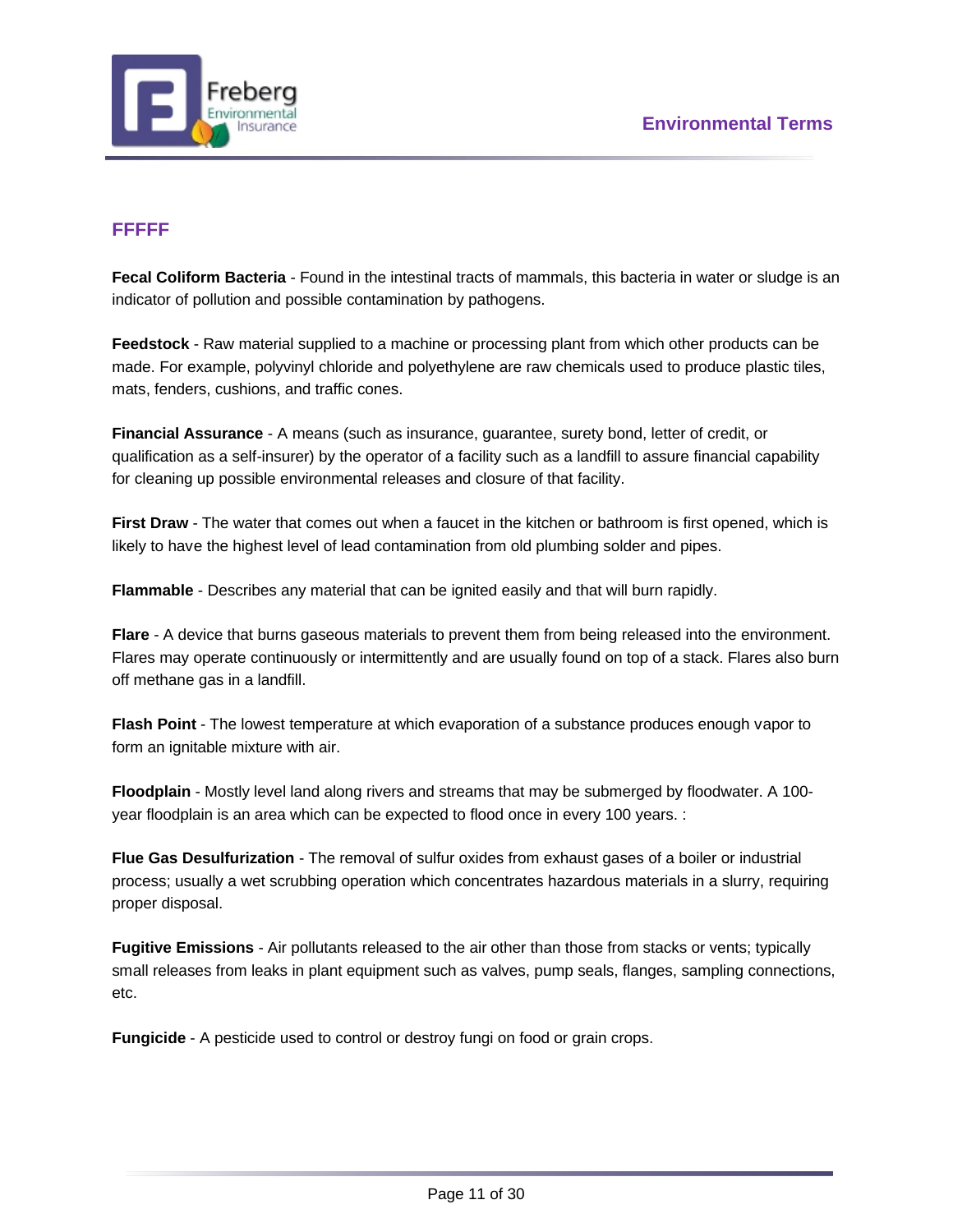

## **GGGGG**

**Garbage** - Food waste (animal and vegetable) resulting from the handling, storage, packaging, sale, preparation, cooking, and serving of foods.

**General Reporting Facility** - A facility having one or more hazardous chemicals above the 10,000-pound Threshold Planning Quantity. These facilities must file Material Safety Data Sheets (MSDS) and emergency inventory information with the SERC and LEPC, and local fire departments.

**Generator** - A facility or mobile source that emits pollutants into the air; any person who produces a hazardous waste that is listed by EPA and therefore subject to regulation.

**Genetic Engineering** - A process of inserting new genetic information into existing cells in order to modify an organism for the purpose of changing particular characteristics.

**Global Warming** - See definition for Climate Change.

**Grab Sample** - A single sample of soil or of water taken without regard to time or flow.

**Greenhouse Effect** - See definition for Climate Change.

**Ground Water** - Water found below the surface of the land, usually in porous rock formations. Ground water is the source of water found in wells and springs and is used frequently for drinking.

### **HHHHH**

**Hazard Communication Standard** – An OSHA regulation that requires chemical manufacturers, suppliers, and importers to assess the hazards of the chemicals they make, supply, or import, and to inform employers, customers, and workers of these hazards through a MSDS.

**Hazardous Chemical** - EPA's designation for any hazardous material that requires a MSDS. Such substances are capable of producing adverse physical effects (fire, explosion, etc.) or adverse health effects (cancer, dermatitis, etc.)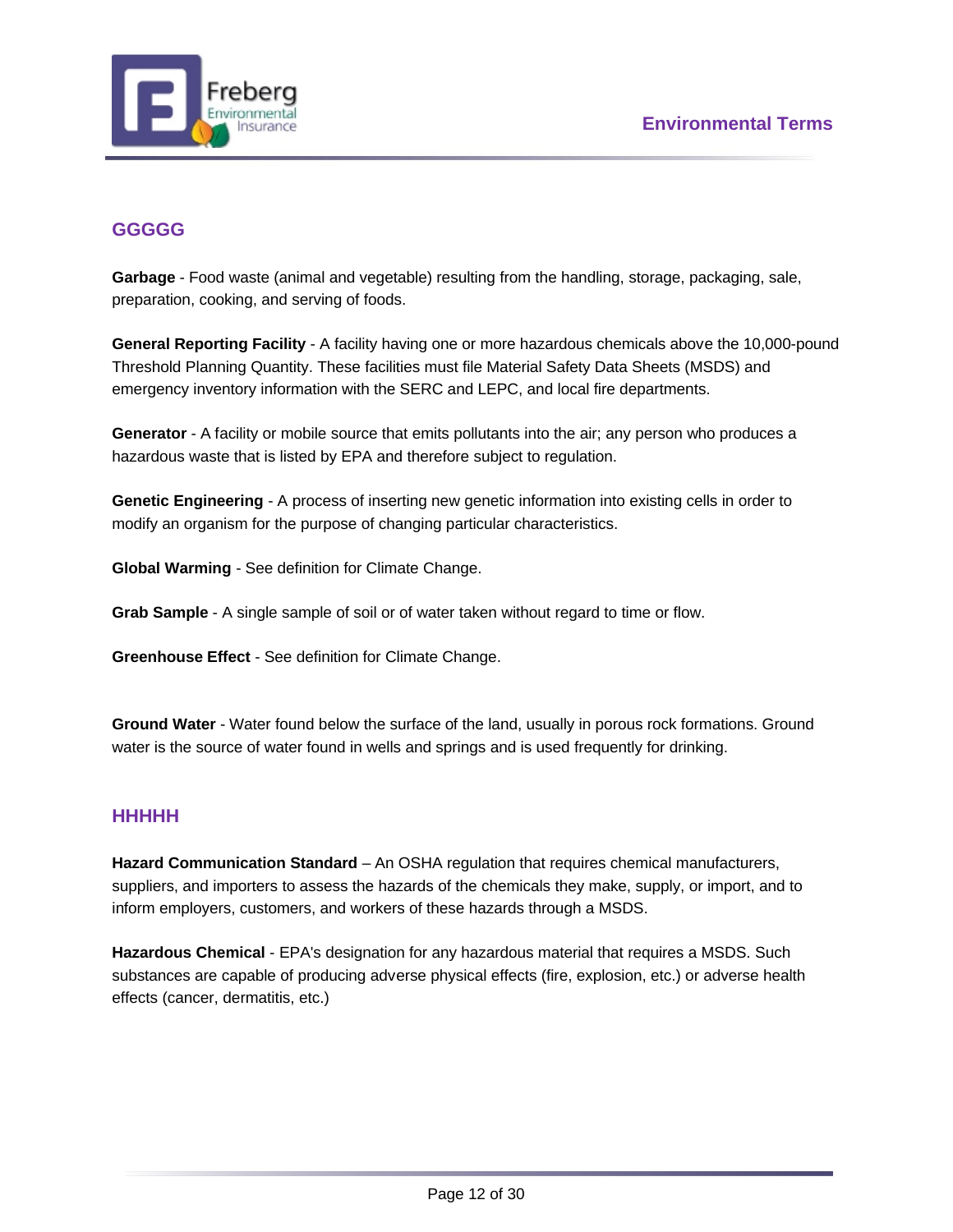

**Hazardous Waste** - A subset of solid wastes that pose substantial or potential threats to public health or the environment and meet any of the following criteria:

- is specifically listed as a hazardous waste by EPA;

- exhibits one or more of the characteristics of hazardous wastes (ignitability, corrosiveness, reactivity, and/or toxicity);

- is generated by the treatment of hazardous waste; or is contained in a hazardous waste.

**Hazardous Waste Landfill** - A specially permitted, excavated or engineered area in which hazardous waste is deposited and covered. Proper protection of the environment from the materials to be deposited in such a landfill requires careful site selection, the cataloging of types of wastes, good design (including a liner and a leachate collection and treatment system), proper operation, and thorough final closure.

**Health Assessment** - An evaluation of available data on existing or potential risks posed by a Superfund site. Every site on the National Priorities List has a health assessment prepared by the Agency for Toxic Substances and Disease Registry (see Government Agency section)

**Heavy Metal** - A common hazardous waste; can damage organisms at low concentrations and tends to accumulate in the food chain.

**Herbicide** - A pesticide designed to control or kill plants, weeds, or grasses. Almost 70% of all pesticide used by farmers and ranchers are herbicides. These chemicals have wide-ranging effects on non-target species (other than those the pesticide is meant to control).

**Household or Domestic Waste** –Solid waste, composed of garbage and rubbish, which normally originates from residential, private households, or apartment buildings. Domestic waste may contain a significant amount of toxic or hazardous waste from improperly discarded pesticides, paints, batteries, and cleaners.

**Hydraulic Gradient** - The direction of ground water flow due to changes in the depth of the water table.

**Hydrocarbons** - Chemicals that consist entirely of hydrogen and carbon. Hydrocarbons contribute to air pollution problems like smog.

#### **IIIII**

**Identification Code or EPA I.D. Number** - The unique code assigned to each generator, transporter, and treatment, storage, or disposal facility by EPA to facilitate identification and tracking of hazardous waste. Superfund sites also have assigned I.D. numbers.

**Impoundment** - A body of water or sludge confined by a dam, dike, floodgate, or other barrier.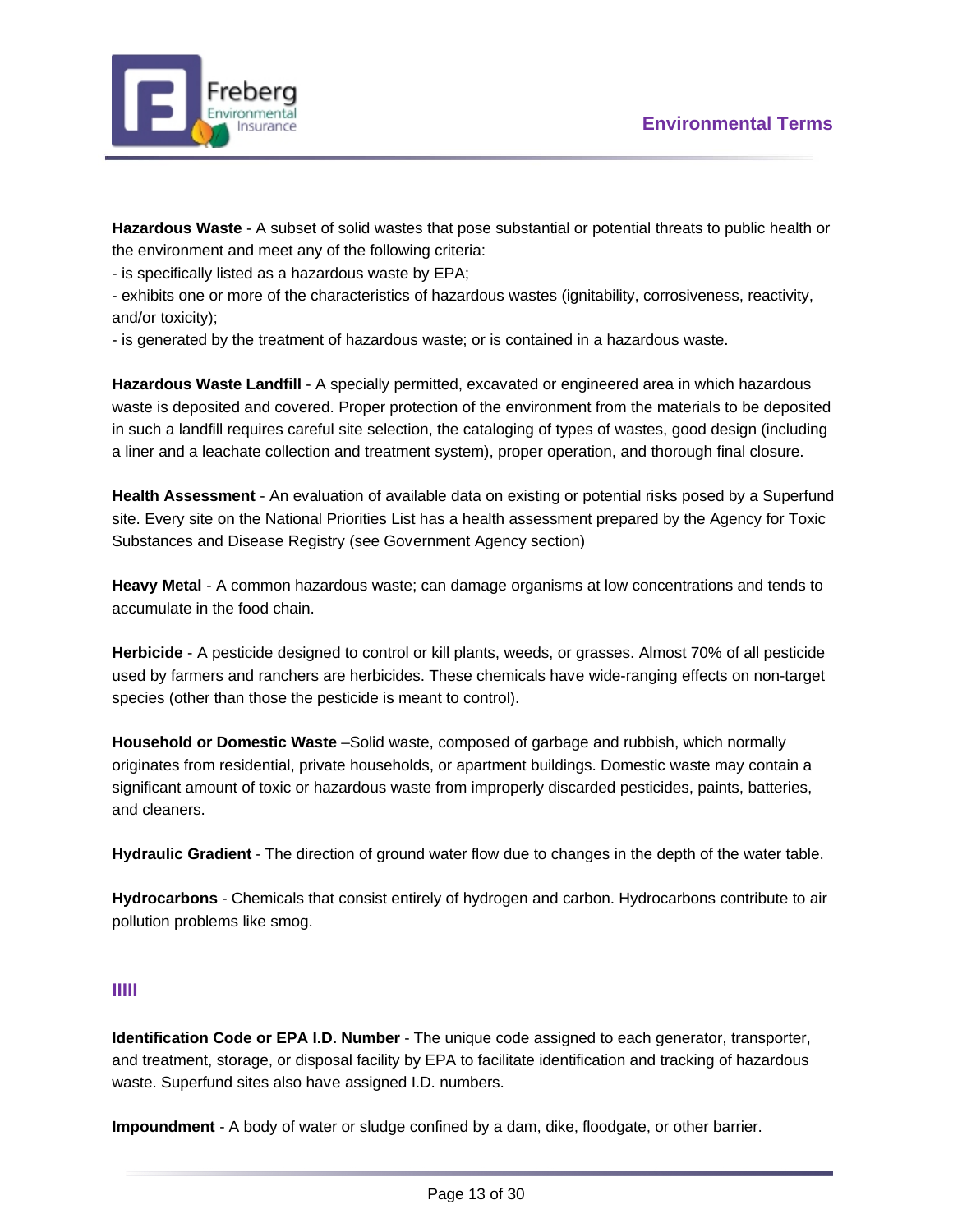

**Incident Command System (ICS)** - An organizational scheme wherein one person, normally the Fire Chief, takes charge of an integrated, comprehensive emergency response. This commander is backed by an Emergency Operations Center which provides support, resources, communications, and advice.

**Incineration** - The destruction of solid, liquid, or gaseous wastes by controlled burning at high temperatures. Hazardous organic compounds are converted to ash, carbon dioxide, and water. Burning destroys organics, reduces the volume of waste, and vaporizes water and other liquids the wastes may contain. The residue ash produced may contain some hazardous material, such as non-combustible heavy metals, concentrated from the original waste.

**Incinerator** - A furnace for the routine burning of waste materials using controlled flame combustion.

**Incompatible Waste** - A waste unsuitable for mixing with another waste or material because of reactivity hazards.

**Indirect Discharge** - The introduction of pollutants from a non-domestic source into a publicly owned wastewater treatment system. Indirect dischargers can be commercial or industrial facilities who must pre-treat their wastes before discharge into local sewers.

**Indoor Air** - Breathing air inside a habitable structure, often highly polluted because of lack of exchange with fresh oxygen from outdoors. Solvents, smoke, paints, furniture glues, carpet padding, and other synthetic chemicals trapped inside contribute to an often unhealthy environment.

**Industrial Waste** - Unwanted materials produced in or eliminated from an industrial operation and categorized under a variety of headings, such as liquid wastes, sludge, solid wastes, and hazardous wastes.

**Inert ingredients** - Substances that are not "active," such as water, petroleum distillates, talc, corn meal, or soaps. When discussing pesticides, inert ingredients do not attack a particular pest, but some are chemically or biologically active, causing health and environmental problems.

**Infectious Waste** - See definition for Medical Waste.

**Innovative Technology** - New or inventive methods to treat hazardous wastes, conserve energy, or prevent pollution.

**Insecticide** - A pesticide compound specifically used to kill or prevent the growth of insects.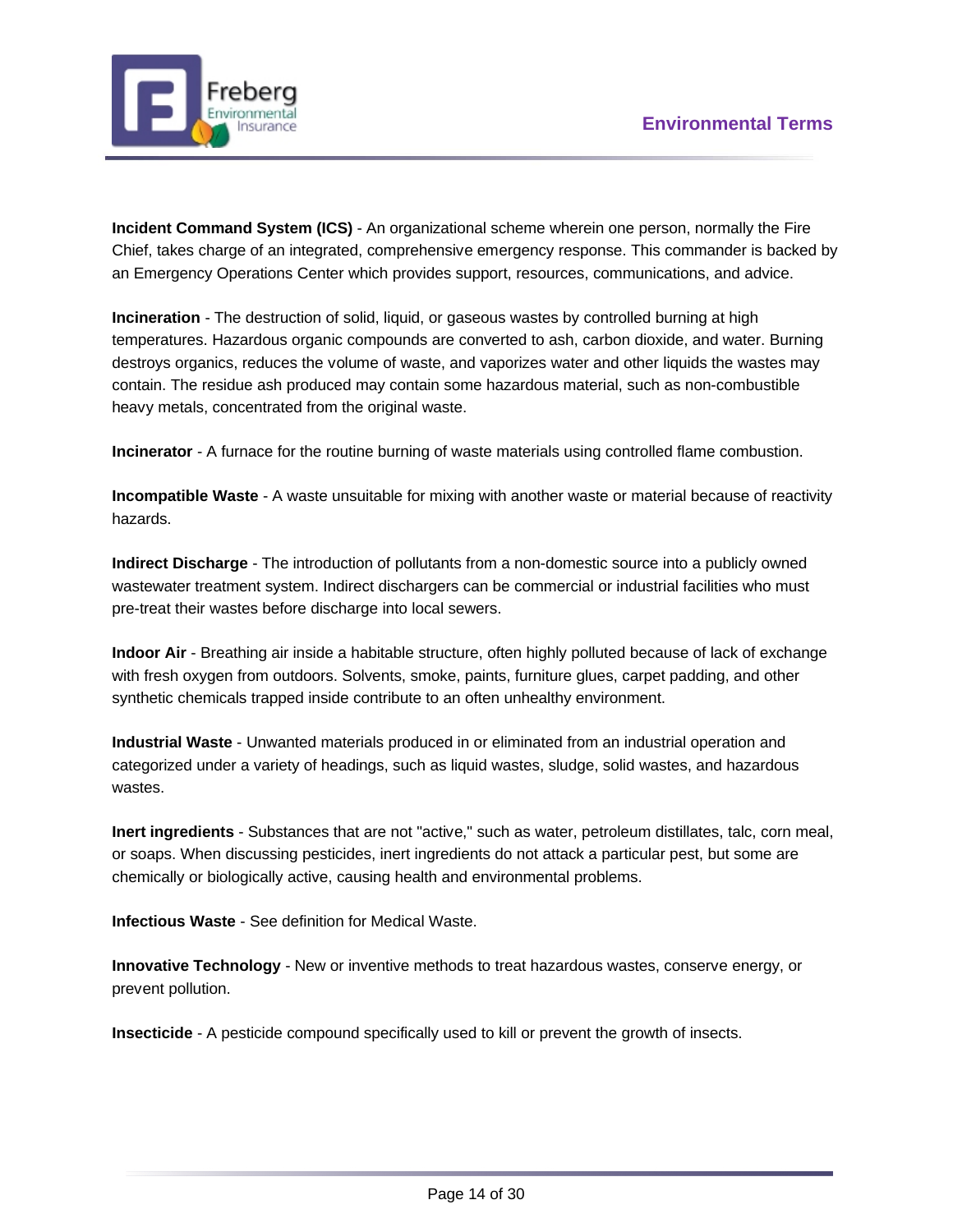

**Integrated Pest Management (IPM)** - A combination of biological, cultural, and genetic pest control methods with use of pesticides as the last resort. IPM considers a targeted species' life cycle and intervenes in reproduction, growth, or development to reduce the population. Land use practices are examined for possible change; other animals, birds, or reptiles in the ecosystem are used as natural predators.

**Interstate Commerce** - A clause of the United States Constitution which reserves to the federal government the right to regulate the conduct of business across state lines. Under this clause, the U.S. Supreme Court has ruled that states may not restrict the disposal of wastes originating out-of-state more than that of waste originating in-state.

**Inversion** - An atmospheric condition caused by increasing temperature with elevation, resulting in a layer of warm air preventing the rise of cooler air trapped beneath. This condition prevents the rise of pollutants that might otherwise be dispersed. Trapping pollutants near the ground increases ozone to harmful levels.

**Irradiated Food** - Food that has been briefly exposed to radioactivity (usually gamma rays) to kill insects, bacteria, and mold. Irradiated food can be stored without refrigeration or chemical preservatives and has a long "shelf life."

**Irritant** - A substance that can cause irritation of the skin, eyes, or respiratory system. An irritant can cause an acute effect from a single high-level exposure, or chronic effects from repeated, low-level exposures. Some examples of irritants are chlorine, nitric acid, and various pesticides.

### **KKKKK**

**Karst** - A geologic formation of irregular limestone deposits with sinks, underground streams, and caverns.

### **LLLLL**

**Lagoon** - A shallow, artificial treatment pond where sunlight, bacterial action, and oxygen work to purify wastewater; a stabilization pond. An aerated lagoon is a treatment pond that uses oxygen to speed up the natural process of biological decomposition of organic wastes. A lagoon is regulated as a point source under the CWA if there is a direct surface water discharge. Some lagoons that discharge into ground water also are regulated if they have a direct hydrogeologic connection to surface water. In other areas, lagoons were historically used to dump various liquid, solid, and hazardous wastes from manufacturing or industrial processes. These wastes typically flooded and polluted surrounding environs or seeped underground. Such lagoons are now regulated under RCRA but some must be cleaned up under Superfund. :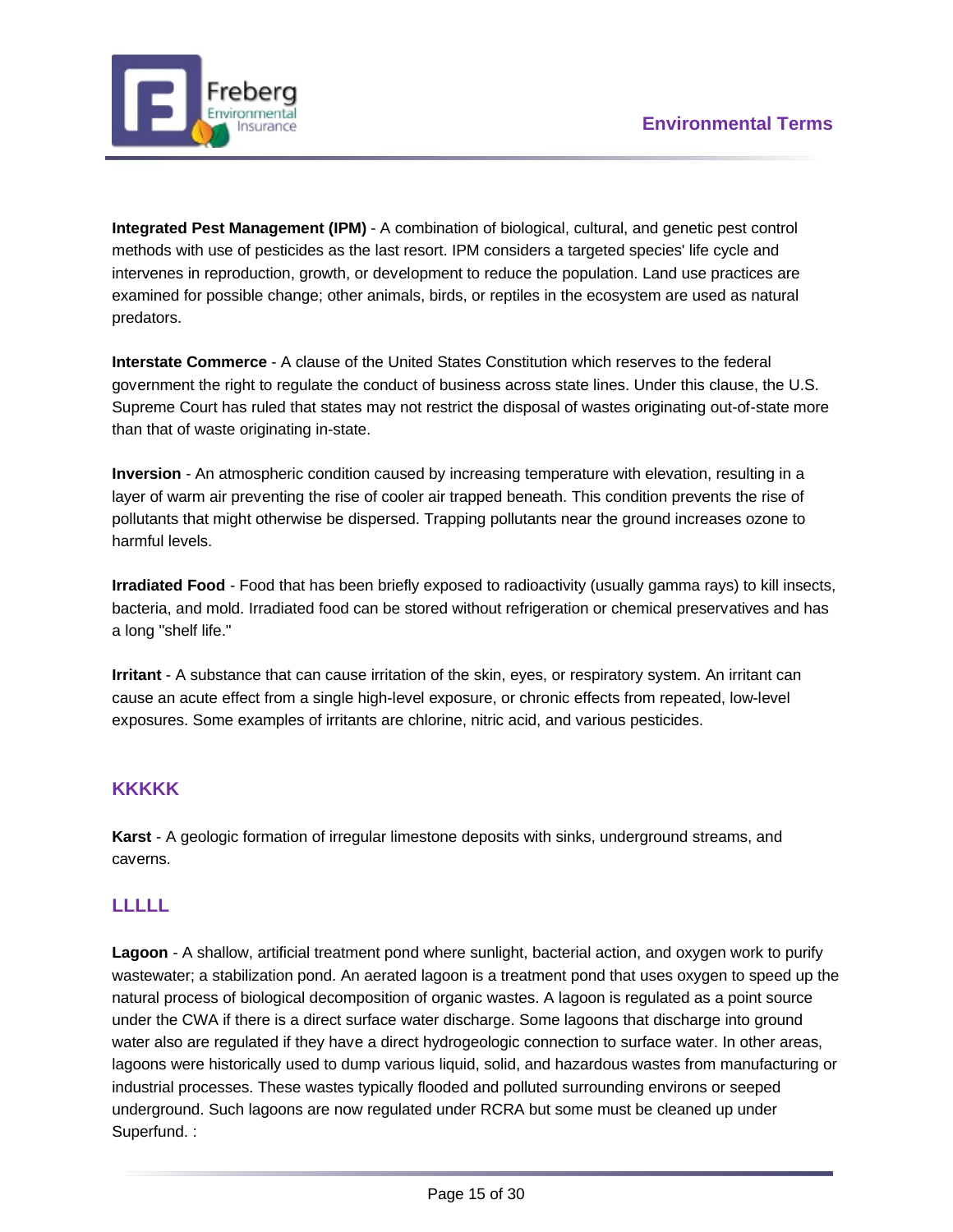

**Land Disposal Restrictions (Land Ban)** - Mandated by the 1984 amendments to RCRA; prohibits the disposal of hazardous wastes into or on the land.

**Landfill** - A method for final disposal of solid waste on land. The refuse is spread and compacted and a cover of soil applied so that effects on the environment (including public health and safety) are minimized. Under current regulations, landfills are required to have liners and leachate treatment systems to prevent contamination of ground water and surface water. An industrial landfill disposes of non-hazardous industrial wastes. A municipal landfill disposes of domestic waste including garbage, paper, etc. This waste may include toxins that are used in the home, such as insect sprays and powders, engine oil, paints, solvents, and weed killers.

**Large Quantity Generator** - Person or facility which generates more than 2,200 pounds of hazardous waste per month. In 1989, only 1% of more than 20,000 generators fell into this category. Those generators produced nearly 97% of the nation's hazardous waste. These generators are subject to all requirements of RCRA.

**Leachate** - Liquid (mainly water) that percolates through a landfill and has picked up dissolved, suspended, and/or microbial contaminants from the waste. Leachate can be compared to coffee: water that has percolated down through the ground coffee.

**Lethal Concentration 50 (LC 50)** - A concentration of a pollutant or effluent at which 50% of the test organisms die; a common measure of acute toxicity.

**Lethal Dose 50 (LD 50)** - The dose of a toxicant that will kill 50% of test organisms within a designated period of time. The lower the LD 50, the more toxic the compound. Limited Degradation - A policy that allows for some lowering of natural environmental quality to a given level beneath an established health standard.

**Liner** - Structure of natural clay or manufactured material (plastic) which serves as a barrier to restrict leachate from reaching or mixing with ground water in landfills, lagoons, etc.

**Litter** - The highly visible portion of solid waste (usually packaging material) which is generated by the consumer and carelessly discarded outside of the regular garbage disposal system, as on the highways or in streets.

**Local Emergency Planning Committee (LEPC)** - The body appointed by the State Emergency Response Commission (SERC), as required by EPCRA, which develops comprehensive emergency plans for Local Emergency Planning Districts, collects MSDS forms and chemical release reports, and provides this information to the public. Each county and some large city governments participate in an LEPC.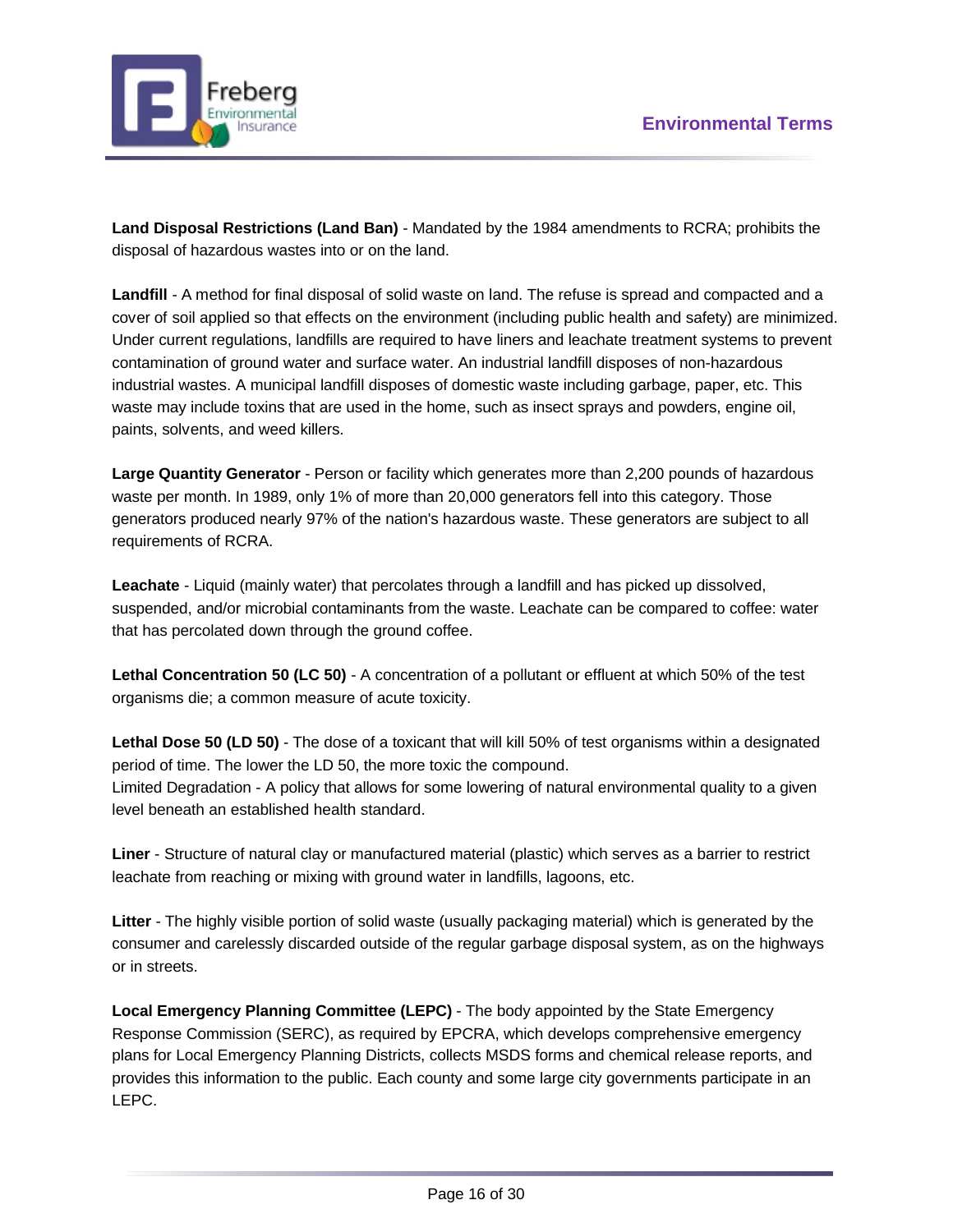

#### **MMMMM**

**Manifest System** - Tracking of hazardous waste from "cradle to grave" (generation through disposal), with accompanying documents known as "manifests."

**Material Safety Data Sheet (MSDS)** - Printed material concerning a hazardous chemical or extremely hazardous substance , including its physical properties, hazards to personnel, fire and explosion potential, safe handling recommendations, health effects, fire fighting techniques, reactivity, and proper disposal. Originally established for employee safety by OSHA.

**Maximum Achievable Control Technology (MACT)** - Generally, the best available control technology, taking into account cost and technical feasibility.

**Maximum Contaminant Level (MCL)** - The maximum level of certain contaminants permitted in drinking water supplied by a public water system as set by EPA under the federal Safe Drinking Water.

**Maximum Contaminant Level Goal (MCLG)** - The maximum level of a contaminant that is associated with no adverse health effects from drinking water containing that contaminant over a lifetime. For chemicals believed to cause cancer, the MCLGs are set at zero. MCLGs are not enforceable, but are ideal, health-based goals which are set in the National Primary Drinking Water Standards developed by EPA. MCLs are set as close to MCLGs as possible, considering costs and technology.

**Medical Waste** - All wastes from hospitals, clinics, or other health care facilities ("Red Bag Waste") that contain or have come into contact with diseased tissues or infectious microorganisms. Also referred to as infectious waste which is hazardous waste with infectious characteristics, including: contaminated animal waste, human blood and blood products, pathological waste, and discarded sharps (needles, scalpels, or broken medical instruments).

**Microorganisms** - Bacteria, yeasts, simple fungi, algae, protozoans, and a number of other organisms that are microscopic in size. Most are beneficial but some produce disease. Others are involved in composting and sewage treatment.

**Milligrams/liter (mg/l)** - A measure of concentration used in the measurement of fluids. Mg/l is the most common way to present a concentration in water and is roughly equivalent to ppm.

**Minimization** - Measures or techniques that reduce the amount of wastes generated during industrial production processes; this term also is applied to recycling and other efforts to reduce the volume of waste going to landfills. This term is interchangeable with waste reduction and waste minimization.

**Mitigation** - Measures taken to reduce adverse effects on the environment.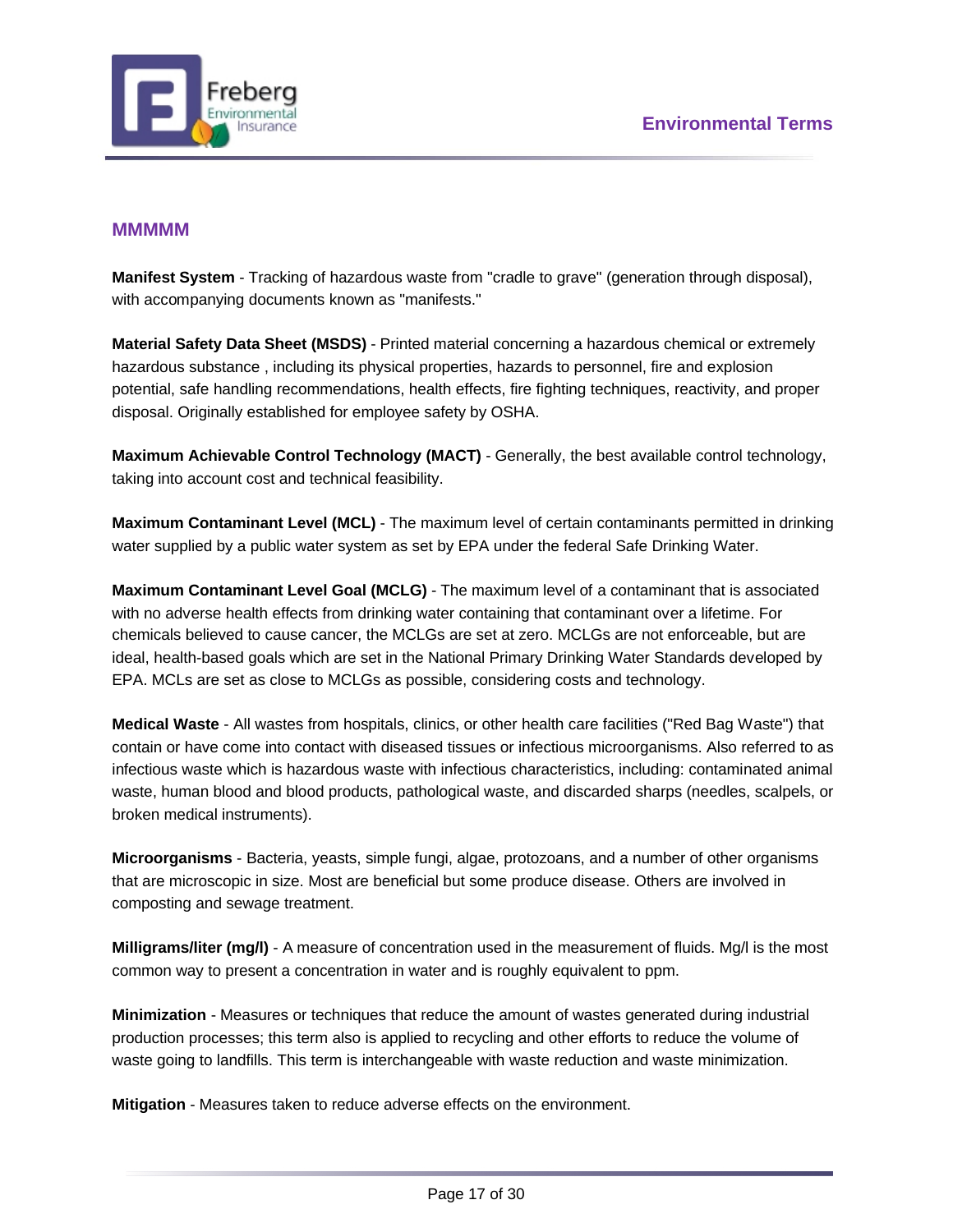**Monitoring Well** - A well used to take water quality samples or to measure ground water levels.

**Morbidity** - Rate of incidence of disease

**Mortality** - Death rate.

**Mutagenicity** - The property of a chemical that causes the genetic characteristics of an organism to change in such a way that future generations are permanently affected.

#### **NNNNN**

**National Ambient Air Quality Standards (NAAQS)** - Maximum air pollutant standards that EPA set under the CAA for attainment by each state. The standards were to be achieved by 1975, along with state implementation plans to control industrial sources in each state.

**National Emissions Standards for Hazardous Air Pollutants (NESHAP)** - Emission standards set by EPA for an air pollutant not covered by National Ambient Air Quality Standards (NAAQS) that may cause an increase in deaths or serious, irreversible, or incapacitating illness. Primary standards are designed to protect human health, secondary standards to protect public welfare.

**National Pollutant Discharge Elimination System (NPDES)** - The primary permitting program under the CWA which regulates all discharges to surface waters.

**National Priorities List (NPL)** - A list of sites, many nominated by the states, for hazardous waste cleanup under Superfund.

**National Response Center (NRC)** - The primary communications center operated by the U.S. Coast Guard to receive reports of major chemical and oil spills and other hazardous substances into the environment. The NRC immediately relays reports to a predesignated federal On-Scene Coordinator.

**National Response Team (NRT)** - Representatives from 15 federal agencies with interests and expertise in various aspects of emergency response to pollution incidents. EPA serves as chair and the U.S. Coast Guard serves as vice-chair. The NRT is primarily a national planning, policy, and coordinating body and does not respond directly to incidents. The NRT provides policy guidance prior to an incident and assistance as requested by a federal On-Scene Coordinator via a Regional Response Team during an incident. NRT assistance usually takes the form of technical advice, access to additional resources or equipment, or coordination with other RRTs.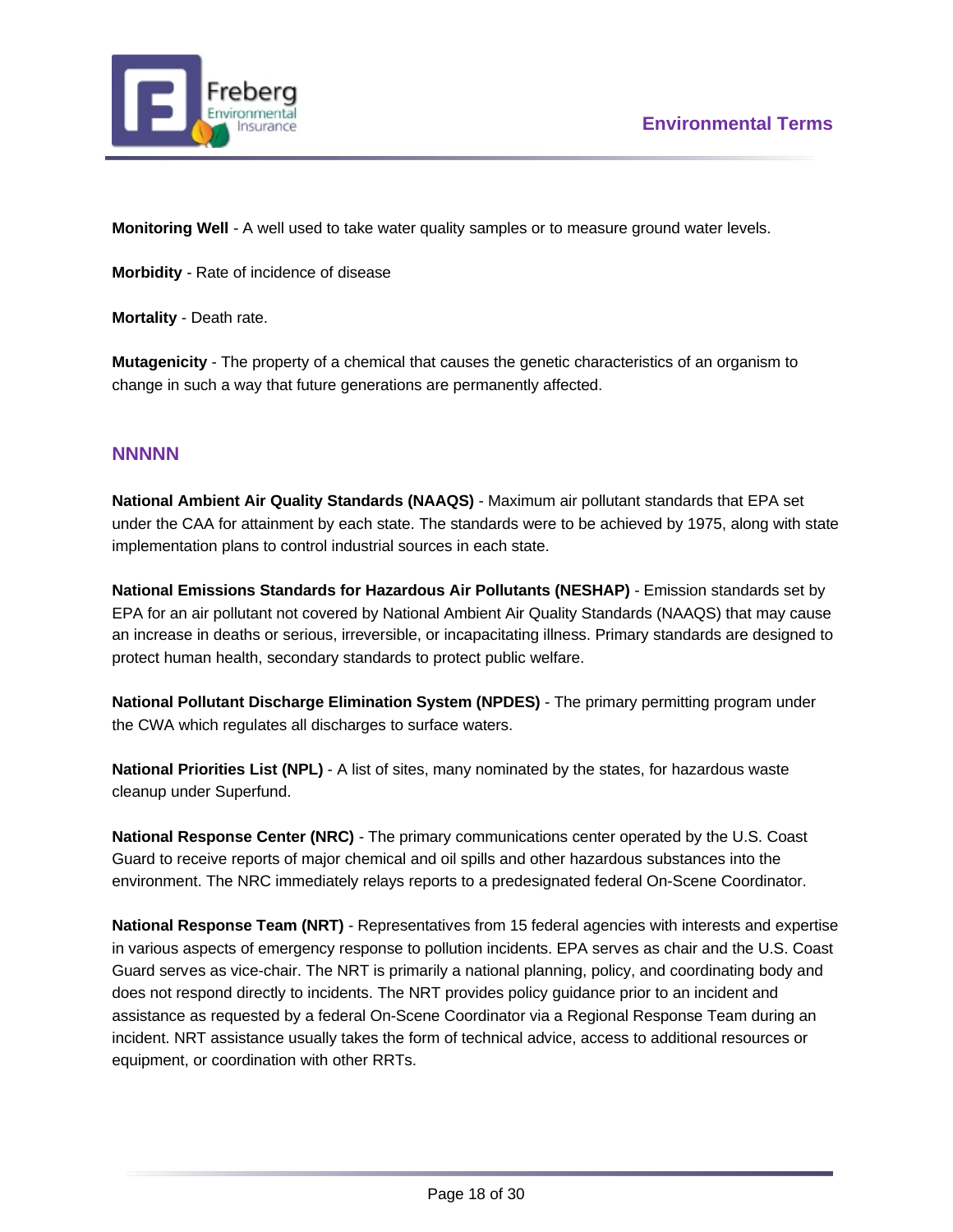

**National Strike Force (NSF)** - Operated by the U.S. Coast Guard, the NSF is composed of three strategically located teams (Atlantic, Pacific, and Gulf coasts) who back up the federal On-Scene Coordinator. These teams are extensively trained and equipped to respond to major oil spills and chemical releases. These capabilities are especially suited to incidents in a marine environment but also include site assessment, safety, action plan development, and documentation for both inland and coastal zone incidents. The NSF Coordination Center is at Elizabeth City, NC

**Neutralization** - The chemical process in which the acidic or basic characteristics of a fluid are changed to those of water (pH= 7).

**Non-Attainment** - Refers to areas of the United States that have not met air standards for human health by deadlines set in theCAA.

**Non-Contact Cooling Water** - Water used for cooling which does not come into direct contact with any raw material, product, by-product, or waste.

**Non-Degradation** - A policy that forbids any lowering of naturally occurring environmental quality regardless of established health standards.

**Nonpoint Source** - Any source of pollution not associated with a distinct discharge point. Includes sources such as rainwater, runoff from agricultural lands, industrial sites, parking lots, and timber operations, as well as escaping gases from pipes and fittings.

**No Observed Adverse Effect Level or No Observed Effect Level (NOAEL) or (NOEL)** - A level of exposure which does not cause observable harm.

## **OOOOO**

**Odor Threshold** - The lowest concentration of a substance in air that can be smelled. Odor thresholds are highly variable because of the differing ability of individuals to detect odors.

**On-Scene Coordinator (OSC)** - The federal official responsible for the coordination of a hazardous materials response action, as specified in individual Regional Contingency Plans. OSCs are predesignated by EPA for inland areas and by the U.S. Coast Guard for coastal areas. The OSC coordinates all federal containment, removal, and disposal efforts and resources during a pollution incident. The OSC is the point of contact for the coordination of federal efforts with those of the local response community. The OSC has access to extensive federal resources, including the National Strike Force, the Environmental Response Team, and Scientific Support Coordinators. The OSC can be a source of valuable support and information to the community.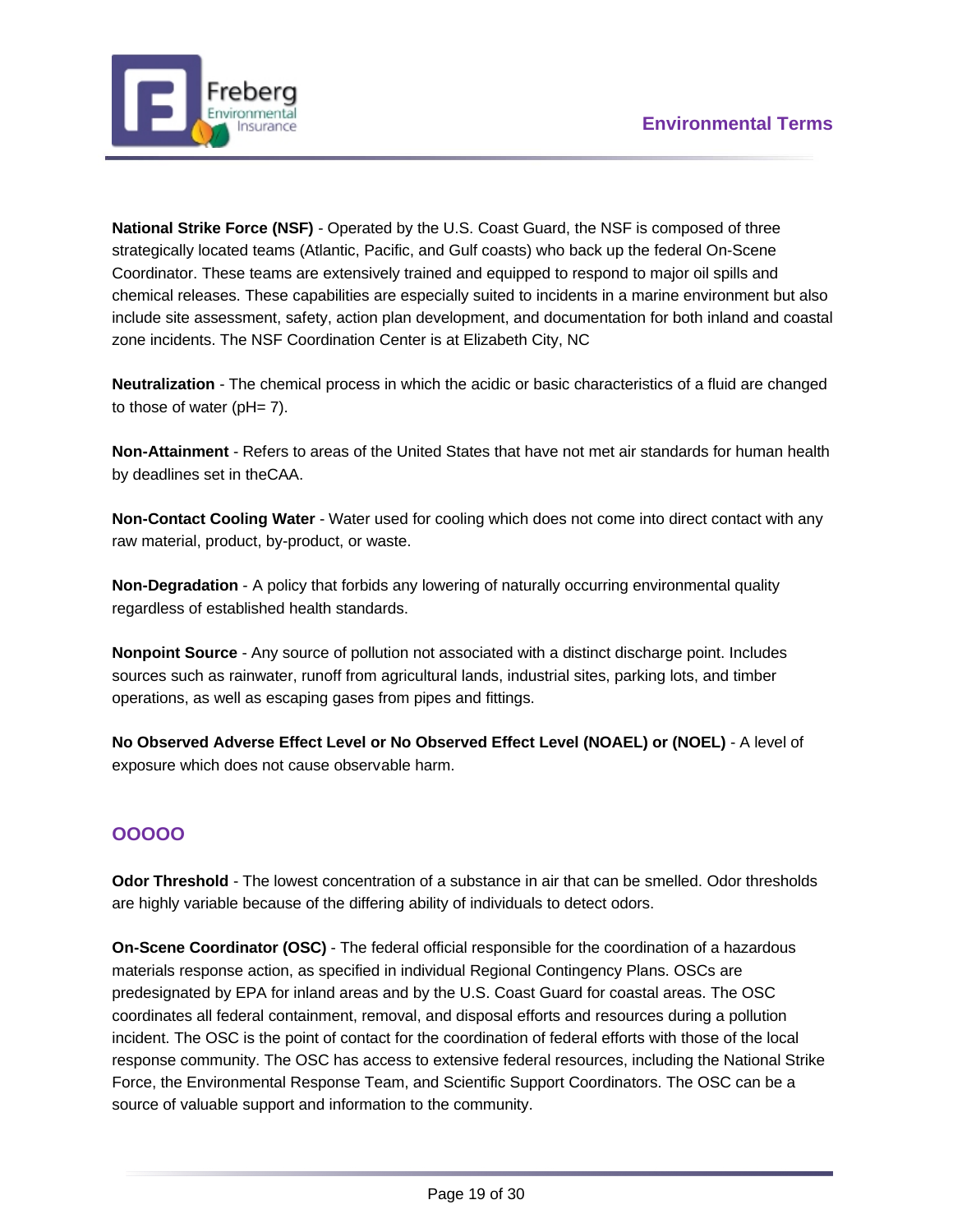

**On Site** - On the same, or adjacent, property.

**Organically Grown** - Food, feed crops, and livestock grown within an intentionally-diversified, selfsustaining agro-ecosystem. In practice, farmers build up nutrients in the soil using compost, agricultural wastes, and cover crops instead of synthetically derived fertilizers to increase productivity, rotate crops, weed mechanically, and reduce dramatically their dependence on the entire family of pesticides. Farmers must be certified to characterize crops as organically grown and can only use approved natural and synthetic biochemicals, agents, and materials for three consecutive years prior to harvest. Livestock must be fed a diet that includes grains and forages that have been organically grown and cannot receive hormones, sub-therapeutic antibiotics, or other growth promoters.

**Organism** - Any living being, whether plant, mammal, bird, insect, reptile, fish, crustacean, aquatic or estuarine animal, or bacterium.

**Oxidant** - A substance containing oxygen that reacts chemically with other materials to produce new substances. Oxidants are the primary ingredients in smog.

**Ozone** - Three molecule oxygen compound (O3) found in two layers of the earth's atmosphere. One layer of beneficial ozone occurs at seven to 18 miles above the surface and shields the earth from ultraviolet light. Several holes in this protective layer have been documented by scientists. Ozone also concentrates at the surface as a result of reactions between by-products of fossil fuel combustion and sunlight, having harmful health effects.

#### **PPPPP**

**Particulates** - Liquid or solid particles such as dust, smoke, mist, or smog found in air emissions.

**Parts per billion (ppb)** - One ppb is comparable to one kernel of corn in a filled, 45-foot silo, 16 feet in diameter.

**Parts per million (ppm)** - One ppm is comparable to one drop of gasoline in a tankful of gas (full-size car).

**Parts per trillion (ppt)** - One ppt is comparable to one drop in a swimming pool covering the area of a football field 43 ft. deep.

**Pathogen** - A bacterial organism typically found in the intestinal tracts of mammals, capable of producing disease.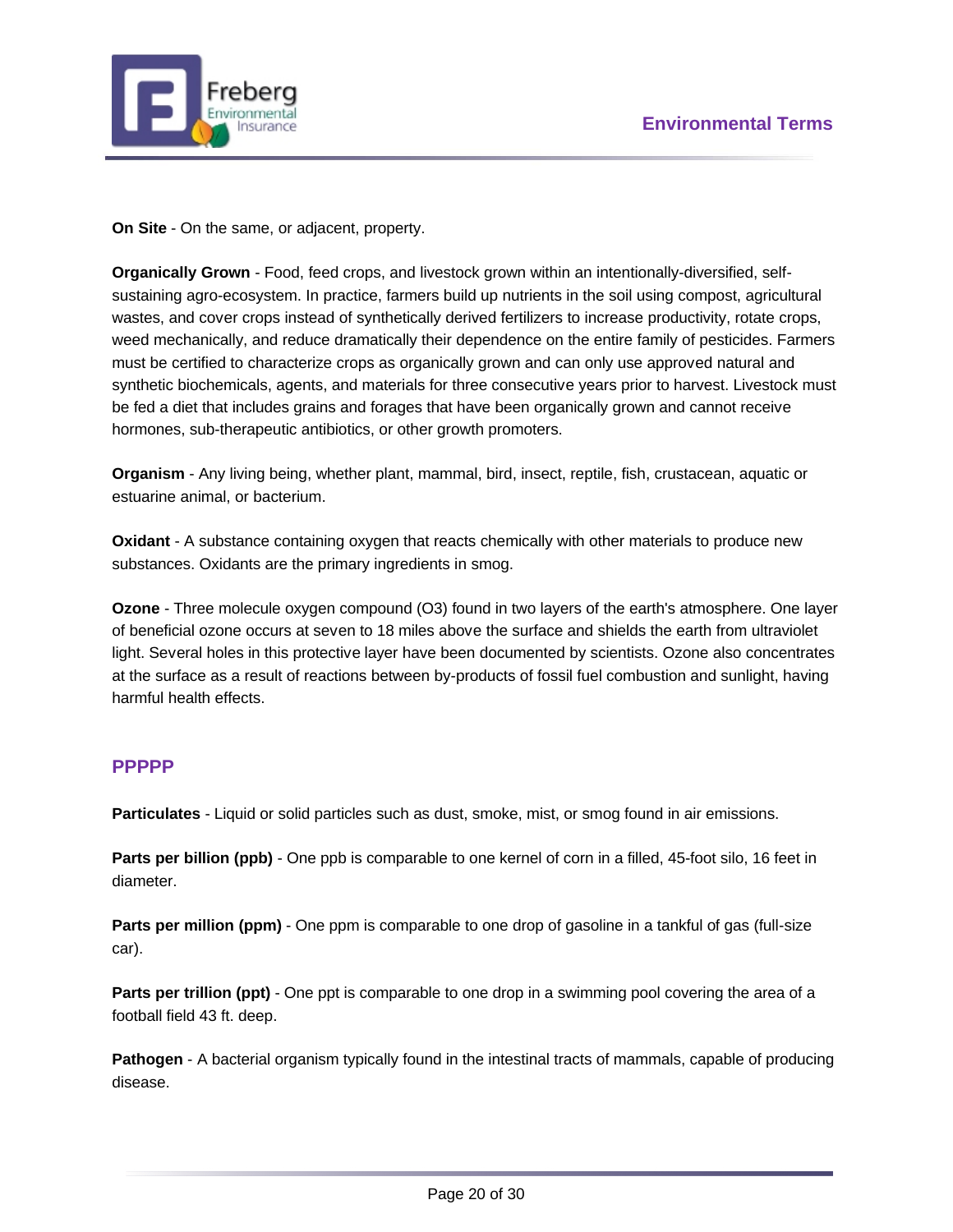

**Performance Bond** - Cash or securities, deposited before a landfill operating permit is issued, which are held to ensure that all requirements for operating a landfill are performed. The money is returned to the owner after proper closure of the landfill is complete. If contamination or other problems appear at any time during operation, or upon closure, and are not addressed, the owner must forfeit all or part of the performance bond which is then used to cover costs of cleanup.

**Permeability** - The ease with which water, or other fluid, passes through a substance.

**Permissible Exposure Limit (PEL)** - Workplace exposure limits for contaminants established by OSHA.

**Permit** - A legal document issued by state and/or federal authorities containing a detailed description of the proposed activity and operating procedures as well as appropriate requirements and regulations. The permitting process includes provisions for public comment.

**Pesticide** - Substances intended to repel, kill, or control any species designated a "pest" including weeds, insects, rodents, fungi, bacteria, or other organisms. The family of pesticides includes herbicides, insecticides, rodenticides, fungicides, and bactericides.

**pH** - The measure of acidity or alkalinity of a chemical solution, from 0?14. Anything neutral, for example, has a pH of 7. Acids have a pH less than 7, bases (alkaline) greater than 7.

**Plume** - A concentration of contaminants in air, soil, or water usually extending from a distinct source.

**Pollution** - Any substances in water, soil, or air that degrade the natural quality of the environment, offend the senses of sight, taste, or smell, or cause a health hazard. The usefulness of the natural resource is usually impaired by the presence of pollutants and contaminants.

**Pollution Prevention** - Actively identifying equipment, processes, and activities which generate excessive wastes or use toxic chemicals and then making substitutions, alterations, or product improvements. Conserving energy and minimizing wastes are pollution prevention concepts used in manufacturing, sustainable agriculture, recycling, and clean air/clean water technologies.

**Polychlorinated Biphenyls (PCBs)** - A group of toxic, persistent chemicals used in electrical transformers and capacitors for insulating purposes, and in gas pipeline systems as a lubricant. The sale and new use of PCBs were banned by law in 1979.

Potable Water - Raw or treated water that is considered safe to drink.

**Potentially Responsible Party (PRP)** - Any individual or company that is potentially responsible for or has contributed to a spill or other contamination at a Superfund site. Whenever possible, EPA requires PRPs to clean up sites they have contaminated.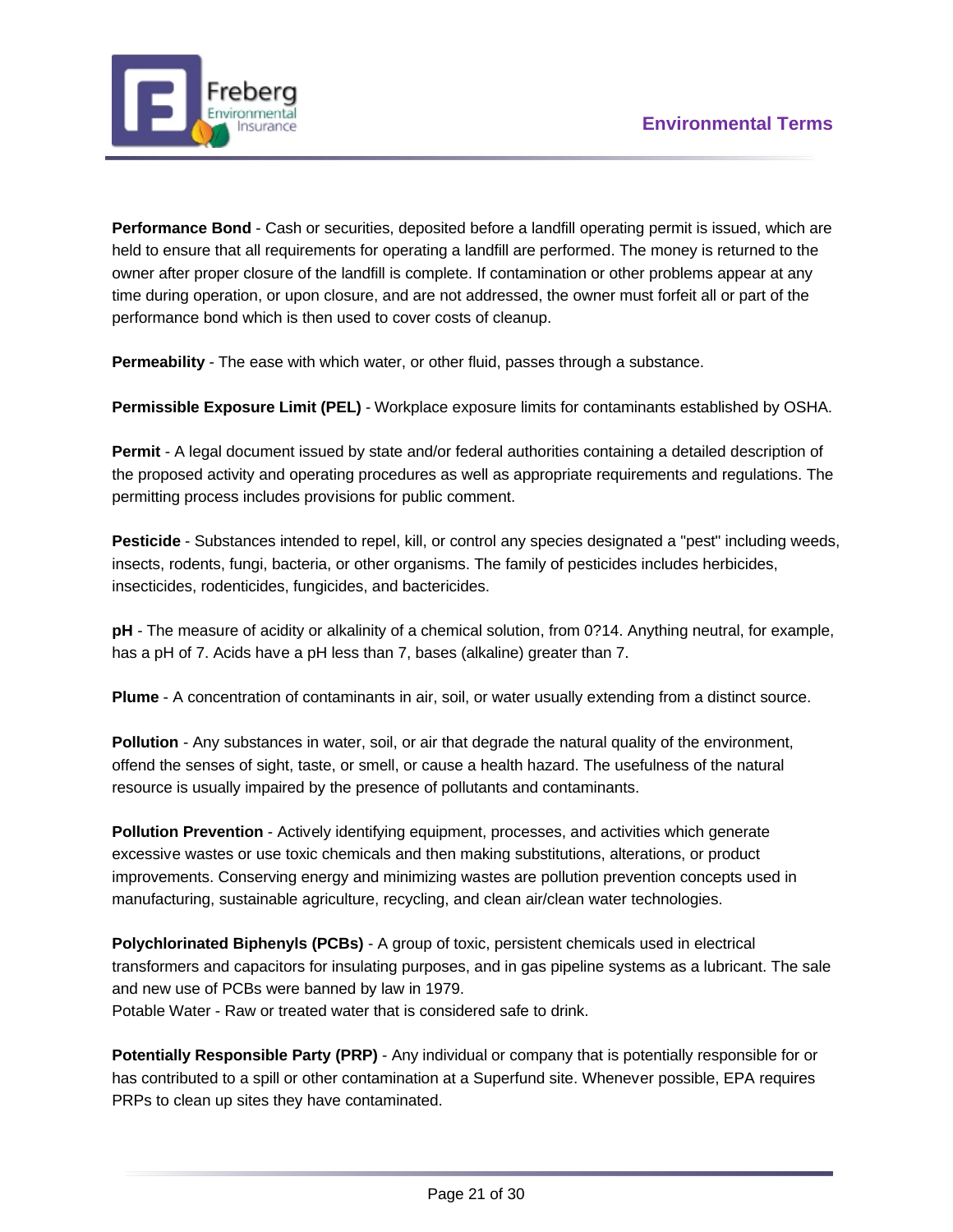

**Pretreatment** - Methods used by industry and other non-household sources of wastewater to remove, reduce, or alter the pollutants in wastewater before discharge to a POTW.

**Primary Treatment** - First stage of wastewater treatment in which solids are removed by screening and settling.

**Process Wastewater** - Any water which comes into contact with any raw material, product, by-product, or waste.

**Public Comment Period** - The time allowed for the members of an affected community to express views and concerns regarding an action proposed to be taken by EPA, such as a rulemaking, permit, or Superfund remedy selection.

**Public Water System** - Any water system that regularly supplies piped water to the public for consumption, serving at least an average of 25 individuals per day for at least 60 days per year, or has at least 15 service connections.

**Publicly Owned Treatment Works (POTW)** - A municipal or public service district sewage treatment system.

## **QQQQQ**

**Quality Assurance/Quality Control** - A system of procedures, checks, audits, and corrective actions to ensure that all technical, operational, monitoring, and reporting activities are of the highest achievable quality.

**Quench Tank** - A water-filled tank used to cool incinerator residue or hot materials from industrial processes. :

### **RRRRR**

**Radioactive Waste** - Any waste that emits energy as rays, waves, or streams of energetic particles. Radioactive materials are often mixed with hazardous waste, usually from nuclear reactors, research institutions, or hospitals.

**Radon** - A colorless, naturally occurring gas formed by radioactive decay of radium atoms. Radon accumulating in basements and other areas of buildings without proper ventilation has been identified as a leading cause of lung cancer.

**Raw Water** - Intake water prior to any treatment or use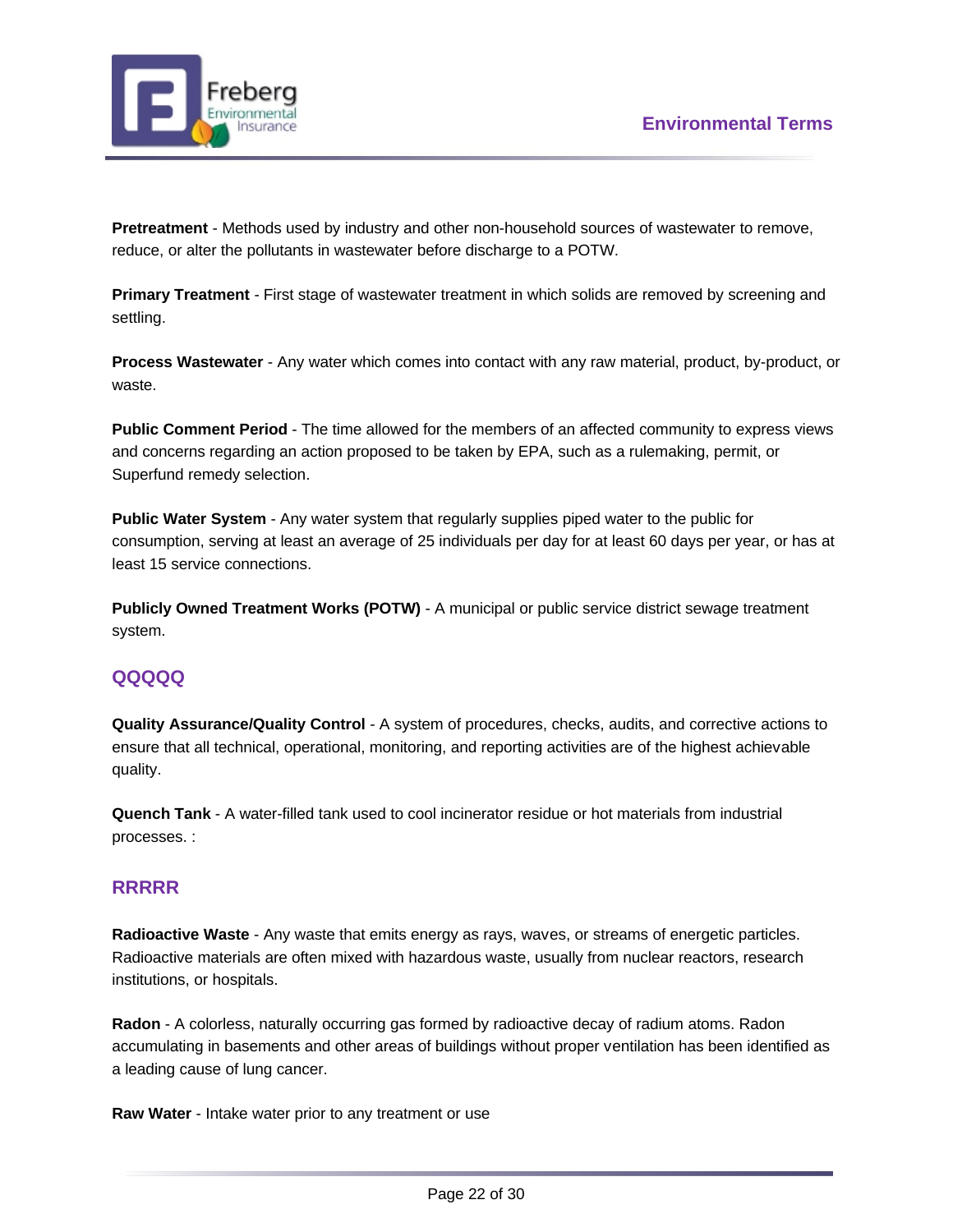

**Reactivity** - Refers to those hazardous wastes that are normally unstable and readily undergo violent chemical change but do not explode.

**Receiving Waters** - A river, lake, ocean, stream, or other body of water into which wastewater or treated effluent is discharged.

**Recharge Area** - An area of land where there is a net annual transfer of water from the surface to ground water; where rainwater soaks through the earth to reach an aquifer.

**Recycling** - Reusing materials and objects in original or changed forms rather than discarding them as wastes. :

**Record of Decision (ROD)** - A public document that explains which cleanup alternative was selected for a Superfund site.

**Red Bag Waste** - see definition for Medical Waste.

**Reference Dose (RfD)** - The particular concentration of a chemical that is known to cause health problems. A standard that also may be referred to as the acceptable daily intake.

**Refine** - To remove impurities.

**Regional Response Team (RRT)** - There are 13 RRTs, one for each of 10 federal regions, plus one for Alaska, one for the Caribbean, and one for the Pacific Basin. Each RRT maintains a Regional Contingency Plan and has state and federal government representation. EPA and the U.S. Coast Guard cochair the RRTs. Like the NRT, RRTs are planning, policy, and coordinating bodies and do not respond directly to pollution incidents but do provide assistance when requested by the federal On-Scene Coordinator. RRTs also provide assistance to SERCs and LEPCs in local preparedness, planning, and training for emergency response.

**Registration** - Formal listing with EPA of a new pesticide before sale or distribution. EPA is responsible for pre-market licensing of pesticides on the basis of data demonstrating no unreasonable adverse health or environmental effects when applied according to approved label directions.

**Release** - Any spilling, leaking, pumping, pouring, emitting, emptying, discharging, injecting, escaping, leaching, dumping, or disposing into the environment of a hazardous or toxic chemical, or extremely hazardous substance.

**Remedial Action** - The actual construction or clean-up phase of a Superfund site cleanup.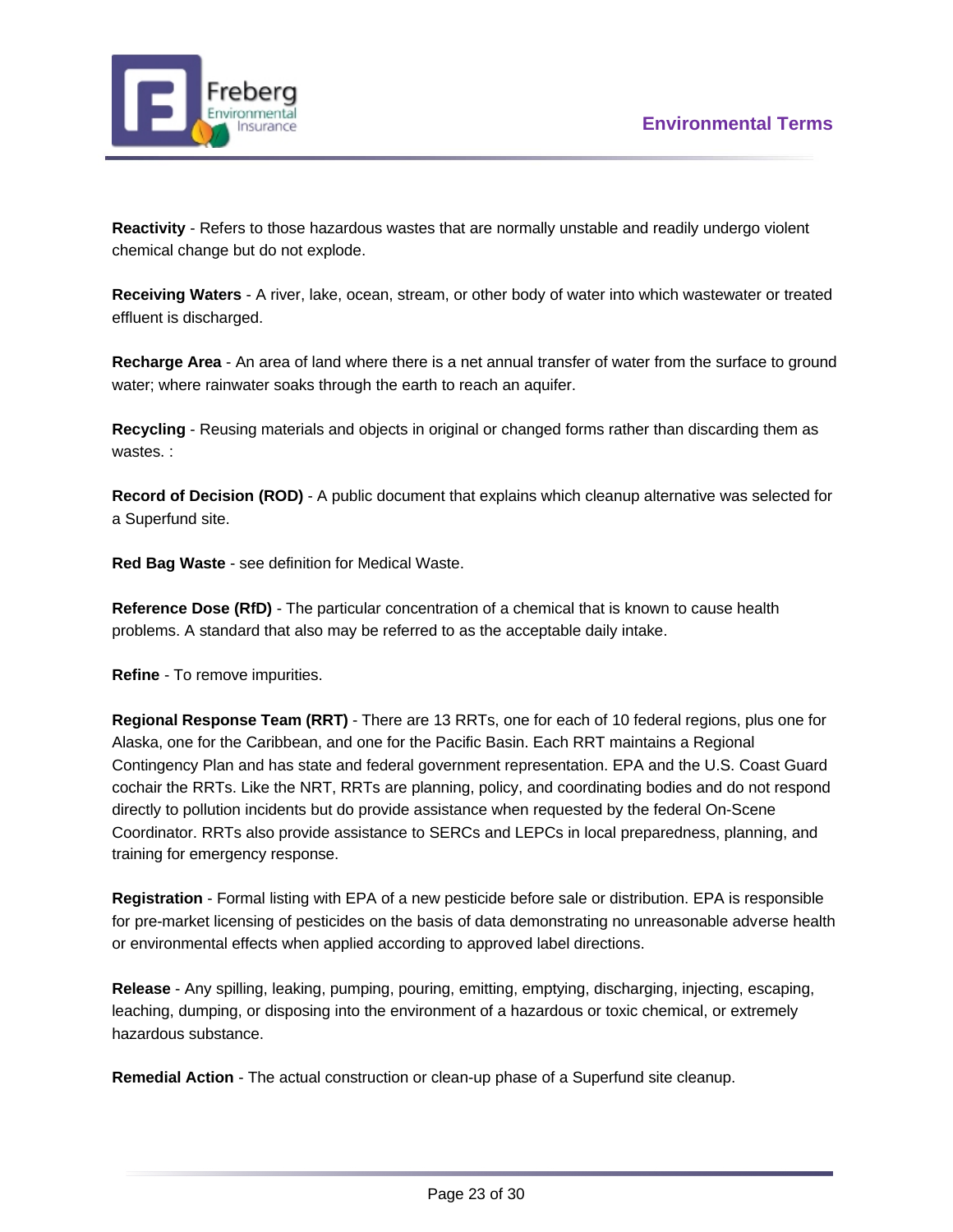

**Reportable Quantity (RQ)** - Amount of a hazardous or extremely hazardous substance that, if released into the environment, must be reported to the NRC, the SERC, and the LEPC under Section 304 of EPCRA.

**Residual Risk** - The risk associated with pollutants after the application of maximum achievable control technology or MACT.

**Resource Recovery** - The extraction of useful materials or energy from solid waste. Such materials can include paper, glass, and metals that can be reprocessed for re-use. Resource recovery also is employed in pollution prevention.

**Responsiveness Summary** - A summary of oral and written comments received by EPA during a public comment period on key documents or actions proposed to be taken, and EPA's response to those comments.

**Risk** - A measure of the chance that damage to life, health, property, or the environment will occur.

**Risk Assessment** - A process to determine the increased risk from exposure to environmental pollutants together with an estimate of the severity of impact. Risk assessments use specific chemical information plus risk factors.

**Risk Communication** - The process of exchanging information about levels or significance of health or environmental risk.

**Risk Factor** - A characteristic (e.g., race, sex, age, obesity) or variable (e.g., smoking, exposure) associated with increased chance of toxic effects. Some standard risk factors used in general risk assessment calculations include average breathing rates, average weight, and average human life span.

**Rodenticide** - A pesticide or other agent used to kill rats and other rodents or to prevent them from damaging food, crops, or forage.

## **SSSSS**

**Sanitary Water** - Water discharged from restrooms, showers, food preparation facilities, or other nonindustrial operations; also known as "gray water."

**Scientific Support Coordinators (SSC)** - Scientific and technical advisors in coastal and marine areas from the National Oceanic and Atmospheric Administration (NOAA) who serve as members of the federal On-Scene Coordinator's staff. Their capabilities include contingency planning, surface/subsurface trajectory forecasting and hindcasting, resource risk analysis, and liaison to other scientists.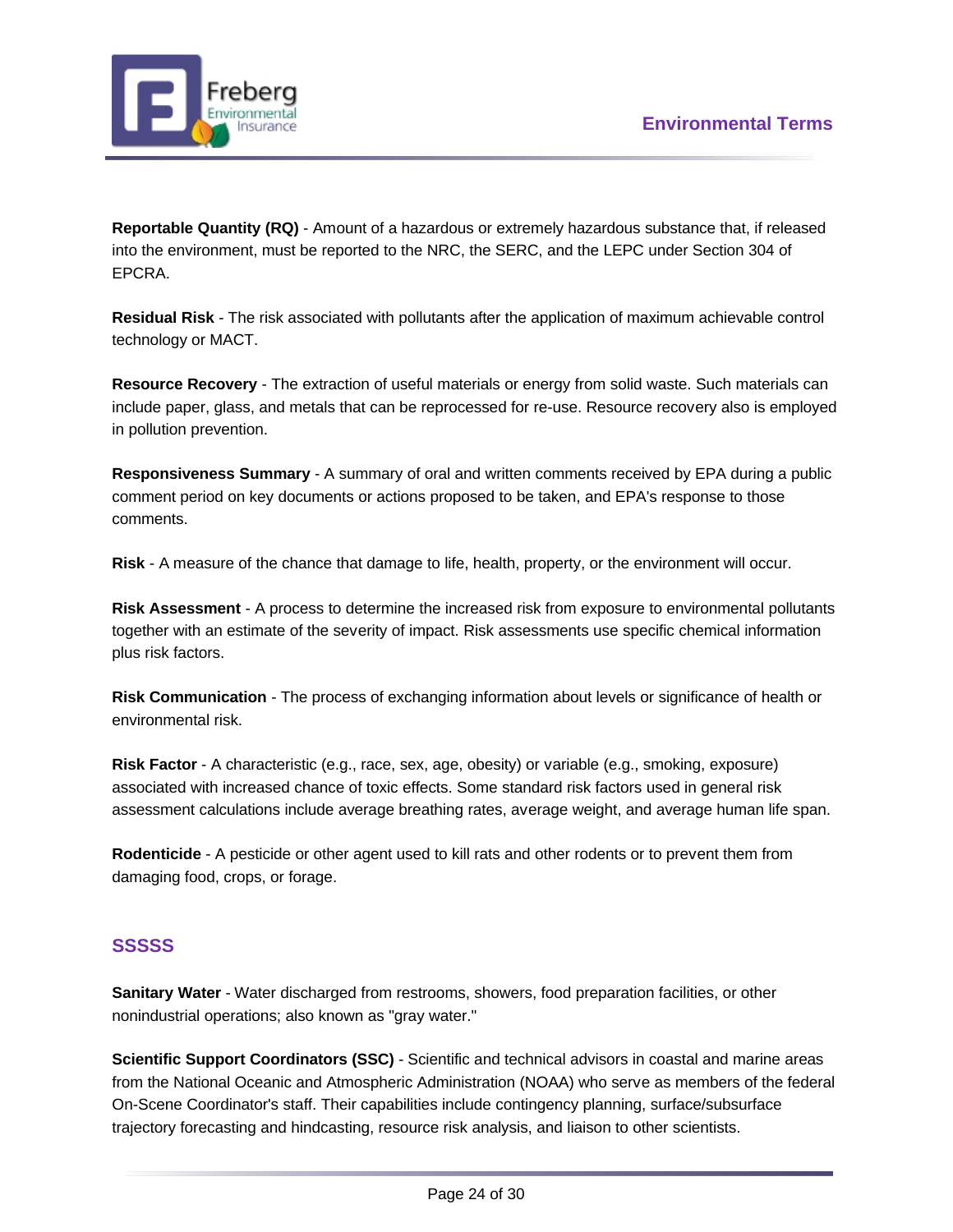

**Scrubbing** - A common method of reducing stack air emissions; removal of impurities by spraying a liquid that concentrates the impurities into waste.

**Secondary Treatment** - The second step taken by a Publicly Owned Treatment Works in which bacteria consume the organic parts of the waste. This treatment usually removes about 90% of all solids and oxygen-demanding substances.

**Sediment** - Topsoil, sand, and minerals washed from the land into water, usually after rain or snow melt. Sediments collecting in rivers, reservoirs, and harbors can destroy fish and wildlife habitat and cloud the water so that sunlight cannot reach aquatic plants. Loss of topsoil from farming, mining, or building activities can be prevented through a variety of erosion-control techniques.

**Septic tank** - An underground tank to collect wastes from homes that are not connected to a municipal sewer system. Waste goes from the home to the tank and is decomposed by bacteria. Solids and dead bacteria settle to the bottom as sludge while the liquid portion flows into the ground through drains. While properly placed and maintained septic systems can effectively treat domestic wastewater, others are a major source of ground water and surface water pollution.

**Sewer** - A channel or conduit that carries wastewater and stormwater to a treatment plant or receiving waters. "Sanitary" sewers carry household, industrial, and commercial waste. "Storm" sewers carry runoff from rain or snow.

**Siting** - Choosing a location for a facility.

**Sludge** - The residue (solids and some water) produced as a result of raw or wastewater treatment.

**Slurry** - A pumpable mixture of solids and fluid.

**Small Quantity Generator (SQG)** - Persons or facilities that produce 220--2,200 pounds per month of hazardous waste. SQGs are required to keep more records than conditionally exempt generators. SQGs may include automotive shops, dry cleaners, photographic developers, and a host of other small enterprises. SQGs comprise by far the vast majority of hazardous waste generators.

**Smog** - Dust, smoke, or chemical fumes that pollute the air and make hazy, unhealthy conditions (literally, the word is a blend of smoke and fog). Automobile, truck, bus, and other vehicle exhausts and particulates are usually trapped close to the ground, obscuring visibility and contributing to a number of respiratory problems.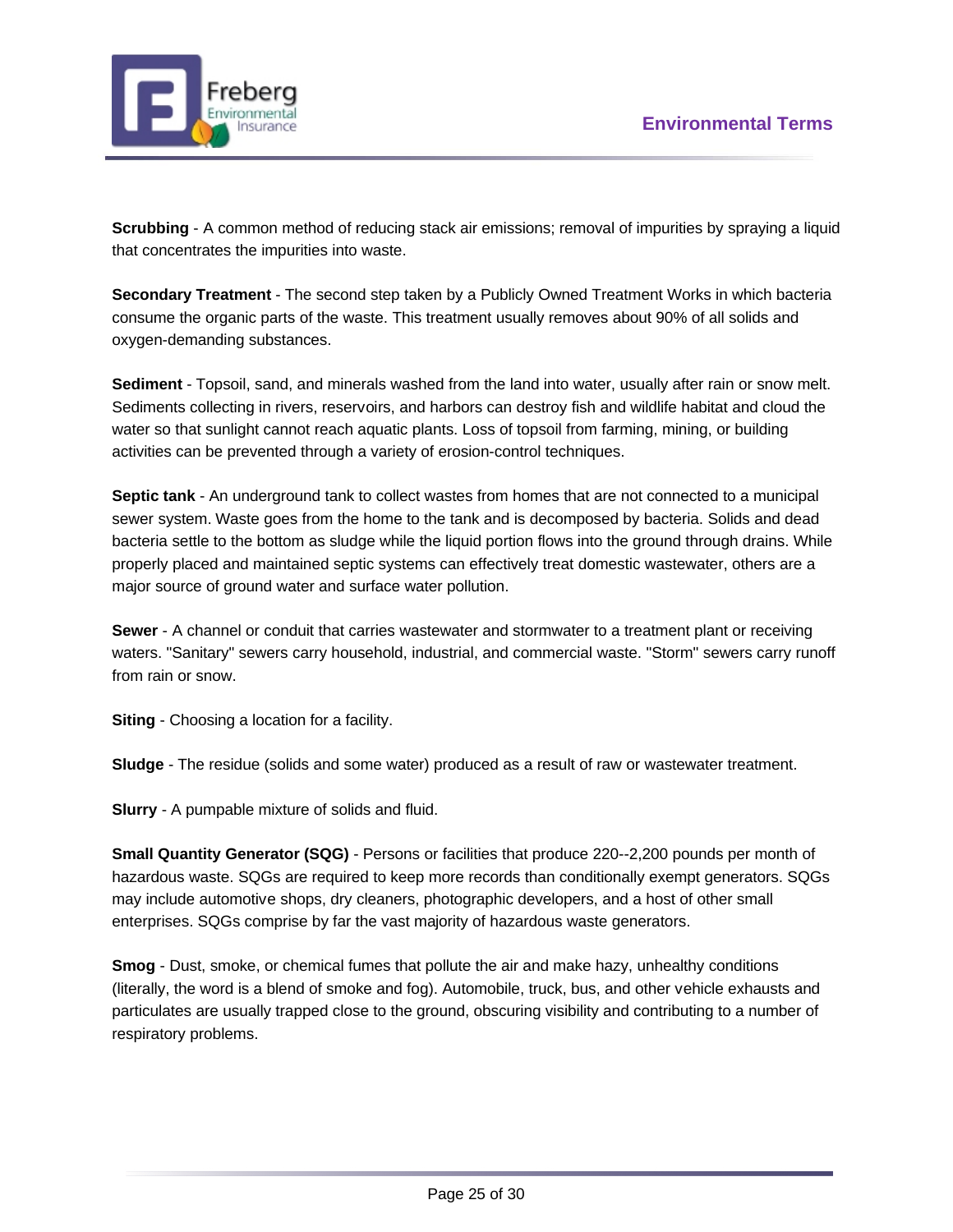

**Solid Waste** - As defined under RCRA, any solid, semi-solid, liquid, or contained gaseous materials discarded from industrial, commercial, mining, or agricultural operations, and from community activities. Solid waste includes garbage, construction debris, commercial refuse, sludge from water supply or waste treatment plants, or air pollution control facilities, and other discarded materials. :

**Solid Waste Management Facility** - Any disposal or resource recovery system; any system, program, or facility for resource conservation; any facility for the treatment of solid wastes

**Source Reduction** - The design, manufacture, purchase, or use of materials (such as products and packaging) to reduce the amount or toxicity of garbage generated. Source reduction can help reduce waste disposal and handling charges because the costs of recycling, municipal composting, landfilling, and combustion are avoided. Source reduction conserves resources and reduces pollution.

**Source Separation** - Organizing materials by type (such as paper, metal, plastic, and glass) so that these items can be recycled instead of thrown away. For example, many of us separate these items from the rest of our household and office wastes. Industries also organize materials in this fashion.

**Standard Industrial Classification Code (SIC Code)** - A method of grouping industries with similar products or services and assigning codes to these groups.

**State Emergency Response Commission (SERC)** - The agency appointed by the Governor to oversee the administration of EPCRA at the state level. This commission designates and appoints members to LEPCs and reviews emergency response plans for cities and counties.

**Surface Impoundment** - Treatment, storage, or disposal of liquid hazardous wastes in ponds.

**Surface Water** - All water naturally open to the atmosphere (rivers, lakes, reservoirs, ponds, streams, seas, estuaries) and all springs, wells, or other collectors directly influenced by surface water.

**Surfactant** - A detergent compound that promotes lathering. :

**Suspended Solids** - Solids that either float on the surface or are suspended in water, wastewater, or other liquids.

**Sustainable Agriculture** - Environmentally friendly methods of farming that allow the production of crops or livestock without damage to the farm as an ecosystem, including effects on soil, water supplies, biodiversity, or other surrounding natural resources. The concept of sustainable agriculture is an "intergenerational" one in which we pass on a conserved or improved natural resource base instead of one which has been depleted or polluted. Terms often associated with farms or ranches that are selfsustaining include "low-input," organic, "ecological," "biodynamic," and "permaculture."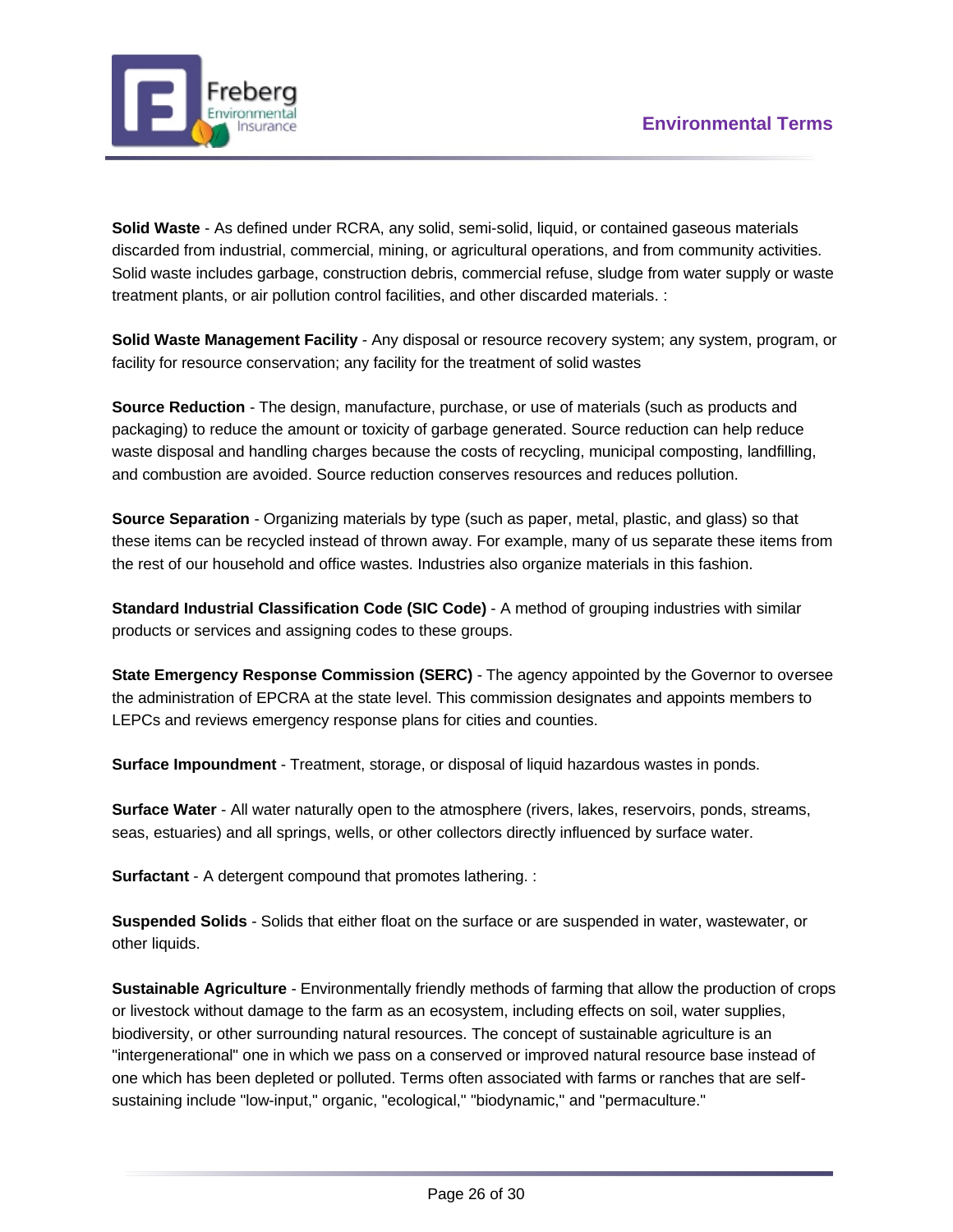

**Synergism** - The cooperative action of two or more organisms producing a greater total result than the sum of their independent effects; chemicals or muscles in synergy enhance the effectiveness of one another beyond what an individual could have produced.

## **TTTTT**

**Technical Assistance Grant (TAG)** - EPA grants of up to \$50,000 for citizens' groups to obtain assistance in interpreting information related to cleanups at Superfund sites. Grants are used by such groups to hire technical advisors to help them understand the site-related information for the duration of response activities.

**Ten-to-the-Minus-Sixth (10-6)** - Used in risk assessments to refer to the probability of risk. Literally means a chance of one in a million. Similarly, ten-to-the-minus-fifth means a probability of one in 100,000, and so on.

**Teratogen** - A substance capable of causing birth defects.

**Tertiary Treatment** - An enhancement of normal sewage treatment operations to provide water of potable quality using further chemical and physical treatment; the highest drinking water standard achieved in the U.S.

**Threshold Limit Value (TLV)** - The concentration of an airborne substance that a healthy person can be exposed to for a 40-hour work week without adverse effect; a workplace exposure standard.

**Tolerance** - Permissible residue level for pesticides in raw agricultural produce and processed foods. Whenever a pesticide is registered for use on a food or feed crop, a tolerance must be established. EPA establishes the tolerance levels, which are enforced by the Food and Drug Administration and the Department of Agriculture

**Tonnage** - The amount of waste that a landfill accepts, usually expressed as tons per month. The rate at which a landfill accepts waste is limited by the landfill's permit.

**Total dissolved solids (TDS)** - The quantity of dissolved material in a given volume of water.

**Toxic Chemical** - Substances that can cause severe illness, poisoning, birth defects, disease, or death when ingested, inhaled, or absorbed by living organisms.

**Toxic Cloud** - An airborne mass of gases, vapors, fumes, or aerosols of toxic materials.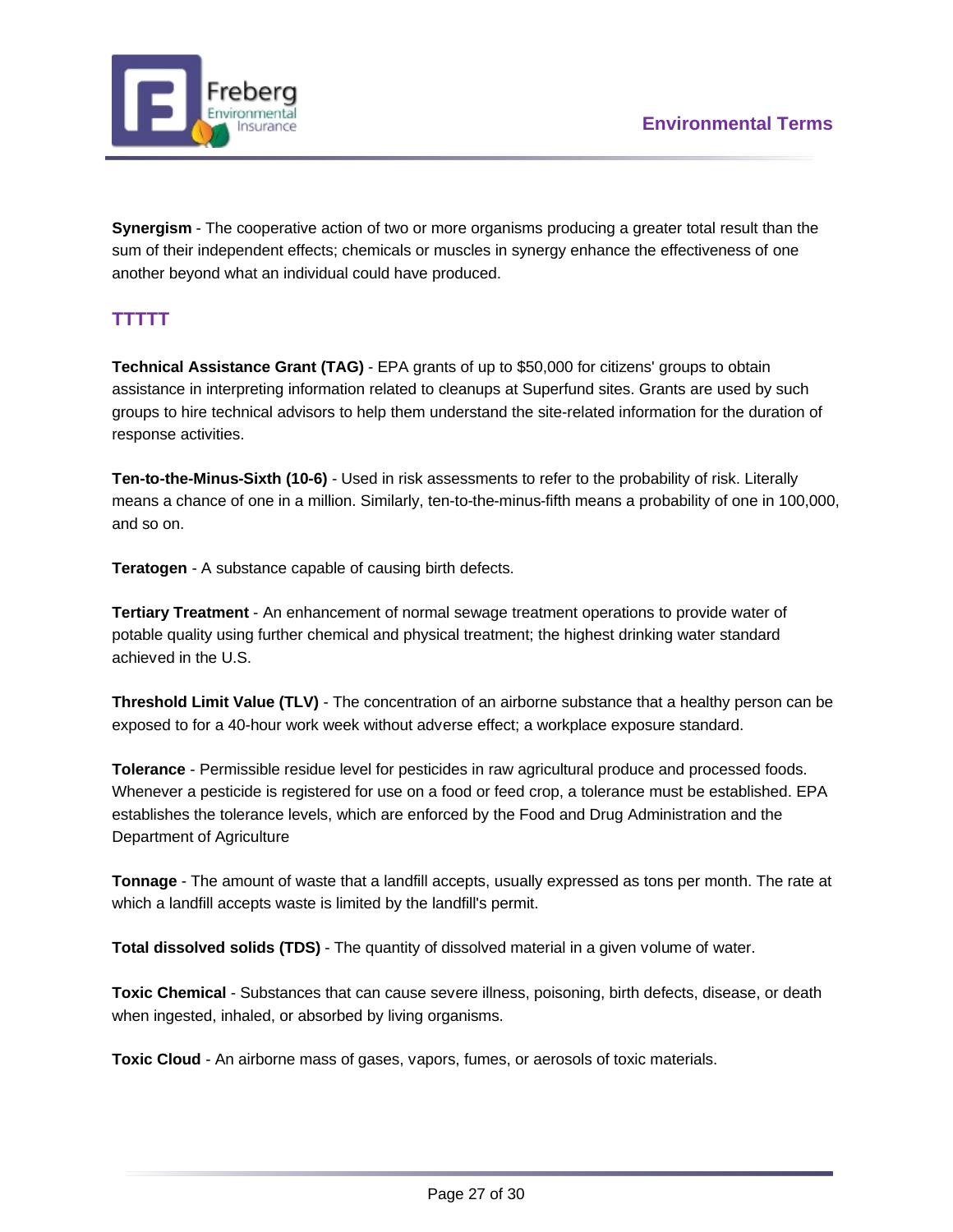

**Toxic Release Inventory (TRI)** - A database of annual toxic releases from certain manufacturers compiled from EPCRA Section 313 reports. Manufacturers must report annually to EPA and the states the amounts of almost 350 toxic chemicals and 22 chemical categories that they release directly to air, water, or land, inject underground, or transfer to off-site facilities. EPA compiles these reports and makes the information available to the public under the "Community Right-to-Know" portion of the law.

**Toxic Substance** - A chemical or mixture that can cause illness, death, disease, or birth defects. The quantities and exposures necessary to cause these effects can vary widely. Many toxic substances are pollutants and contaminants in the environment.

**Toxicity Characteristic Leaching Procedure (TCLP)** - A test designed to determine whether a waste is hazardous or requires treatment to become less hazardous; also can be used to monitor treatment techniques for effectiveness.

**Toxicity Testing** - Biological testing (usually with an invertebrate, fish, or small mammal) to determine the adverse effects, if any, of a chemical, compound, or effluent.

**Trade Secret** - Any confidential formula, pattern, process, device, information, or set of data that is used in a business to give the owner a competitive advantage. Such information may be excluded from public review.

**Treatment, Storage, and Disposal Facility (TSD)** - Refers to any facility which treats, stores, or disposes of hazardous wastes.

## **UUUUU**

**Ultraviolet Rays** - Radiation from the sun in the invisible portion of the spectrum. Some UV rays (UV-A) enhance plant life and are useful in certain medical and dental procedures. Other UV rays (UV-B) can cause skin cancer or other tissue damage. The ozone layer in the atmosphere partly shields us from ultraviolet rays reaching the earth's surface.

**Underground Injection Control (UIC)** - A program under the Safe Drinking Water Act that regulates the use of wells to pump fluids underground.

**Underground Storage Tank (UST)** - A tank and any underground piping connected to the tank that has 10% or more of its volume (including pipe volume) beneath the surface of the ground. USTs are designed to hold gasoline, other petroleum products, and hazardous materials.

### **VVVVV**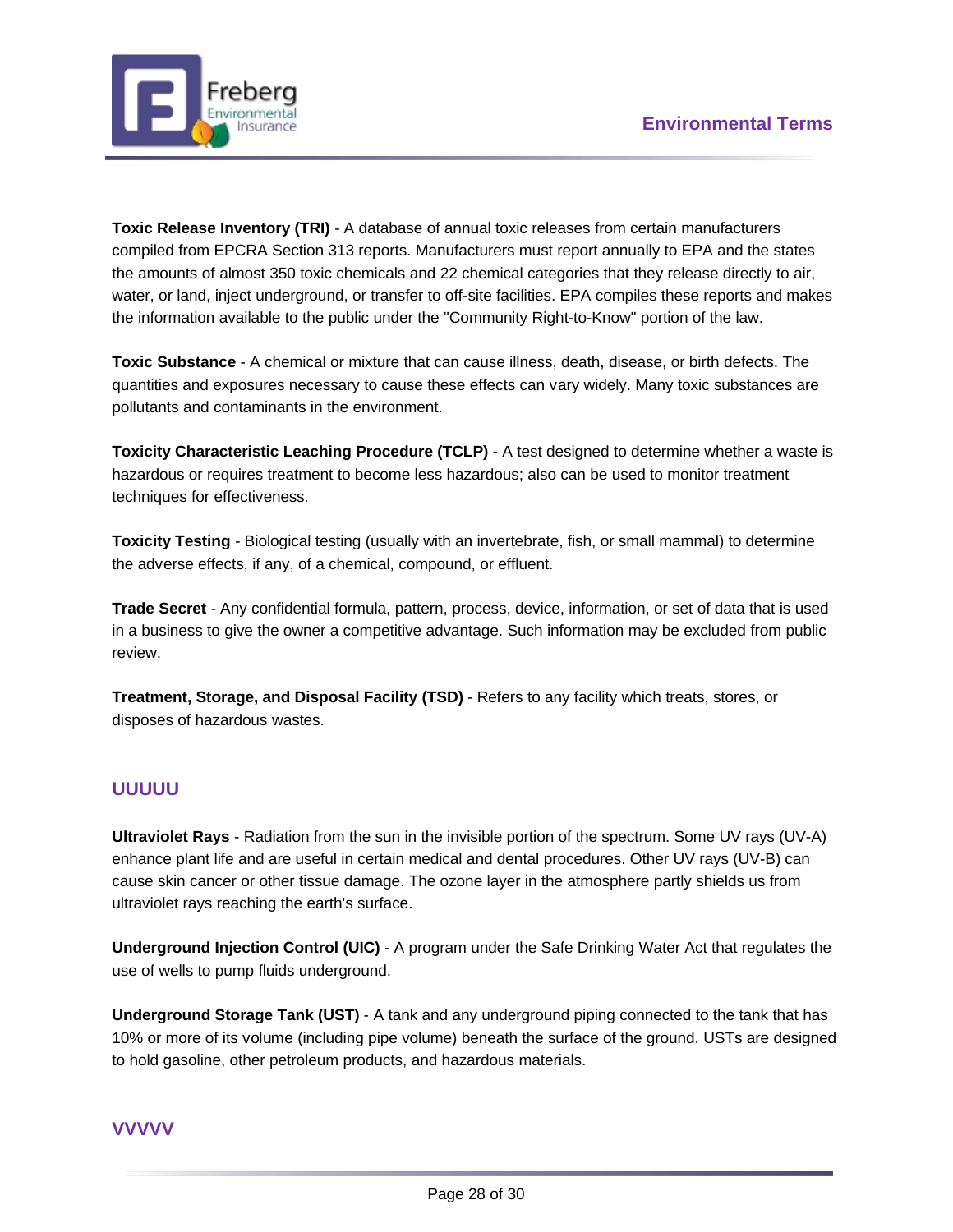

**Vapor** - The gas given off by substances that are solids or liquids at ordinary atmospheric pressure and temperatures.

**Vapor Dispersion** - The movement of vapor clouds or plumes in the air due to wind, gravity, spreading, and mixing.

**Vapor Recovery System** - A system by which the volatile gases from gasoline are captured instead of being released into the atmosphere. Recovery systems may be required for gasoline stations in some cities and other non-attainment areas.

**Vent** - The connection and piping through which gases enter and exit a piece of equipment.

**Volatile** - Any substance which evaporates quickly.

**Volatile Organic Compounds (VOC)** - Any organic compound which evaporates readily to the atmosphere. VOCs contribute significantly to photochemical smog production and certain health problems.

#### **WWWWW**

**Wasteload Allocation (WLA)** - The portion of a stream's total assimilative capacity assigned to an individual discharger.

**Wastewater Treatment Plant** - A facility containing a series of tanks, screens, filters, and other processes by which pollutants are removed from water. Most treatments include chlorination to attain safe drinking water standards.

**Water Quality Standard (WQS)** - The combination of a designated use and the maximum concentration of a pollutant which will protect that use for any given body of water. For example, in a trout stream, the concentration of iron should not exceed 1 mg/l.

**Water Table** - The boundary between the saturated and unsaturated zones. Generally, the level to which water will rise in a well (except artesian wells).

**Wellhead Protection Area** - A protected surface and subsurface zone surrounding a well or well field that supplies a public water system and through which contaminants could likely reach well water.